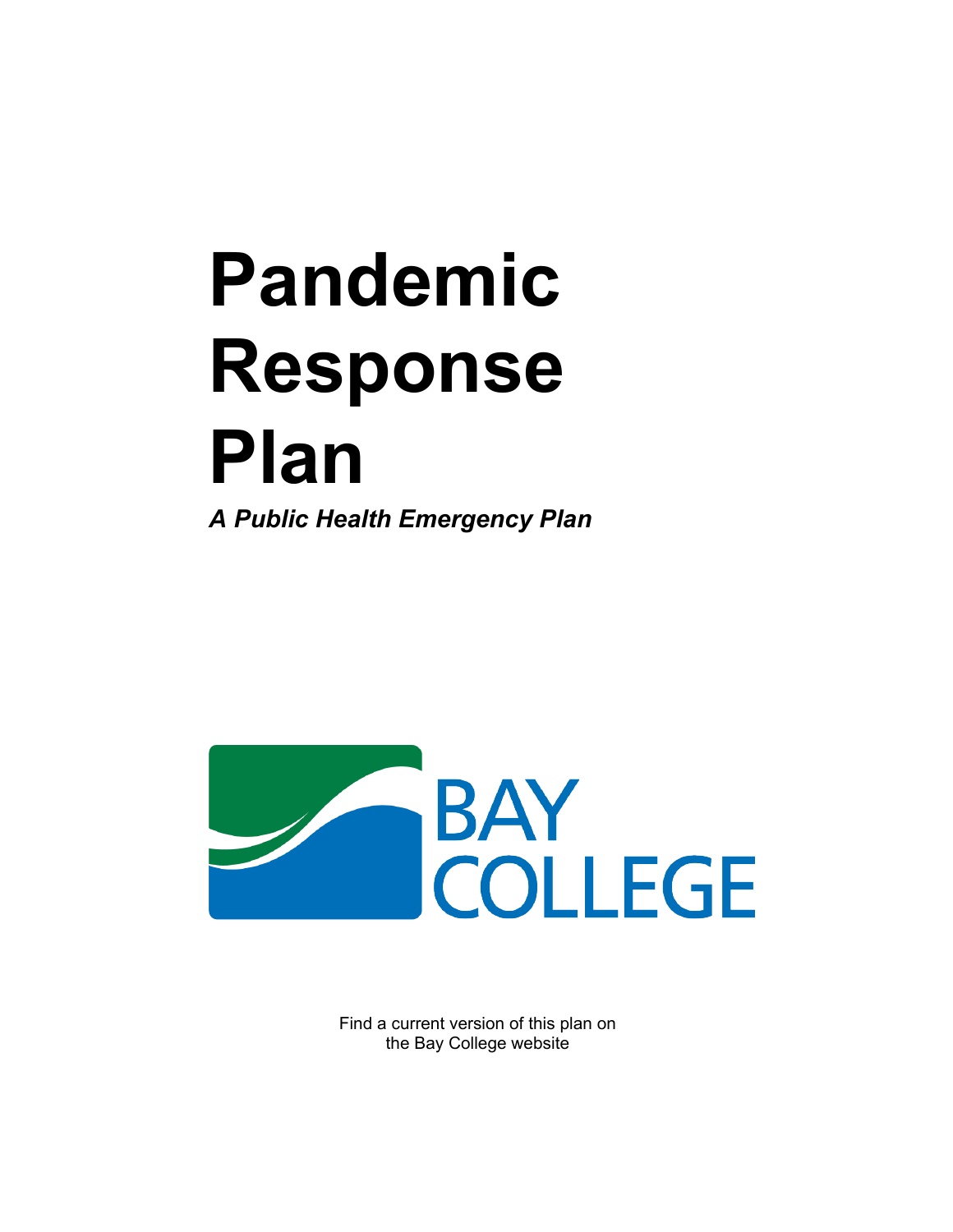# **Table of Contents**

| <b>RESPONSIBILITIES</b> | 13 |
|-------------------------|----|
|                         |    |
|                         |    |
|                         |    |
|                         |    |
| 1.                      |    |
| 2.                      |    |
| 3.                      |    |
| 4.                      |    |
| 5.                      |    |
| 6.                      |    |

BAY COLLEGE PANDEMIC RESPONSE PLAN -- Revised 05/19/2020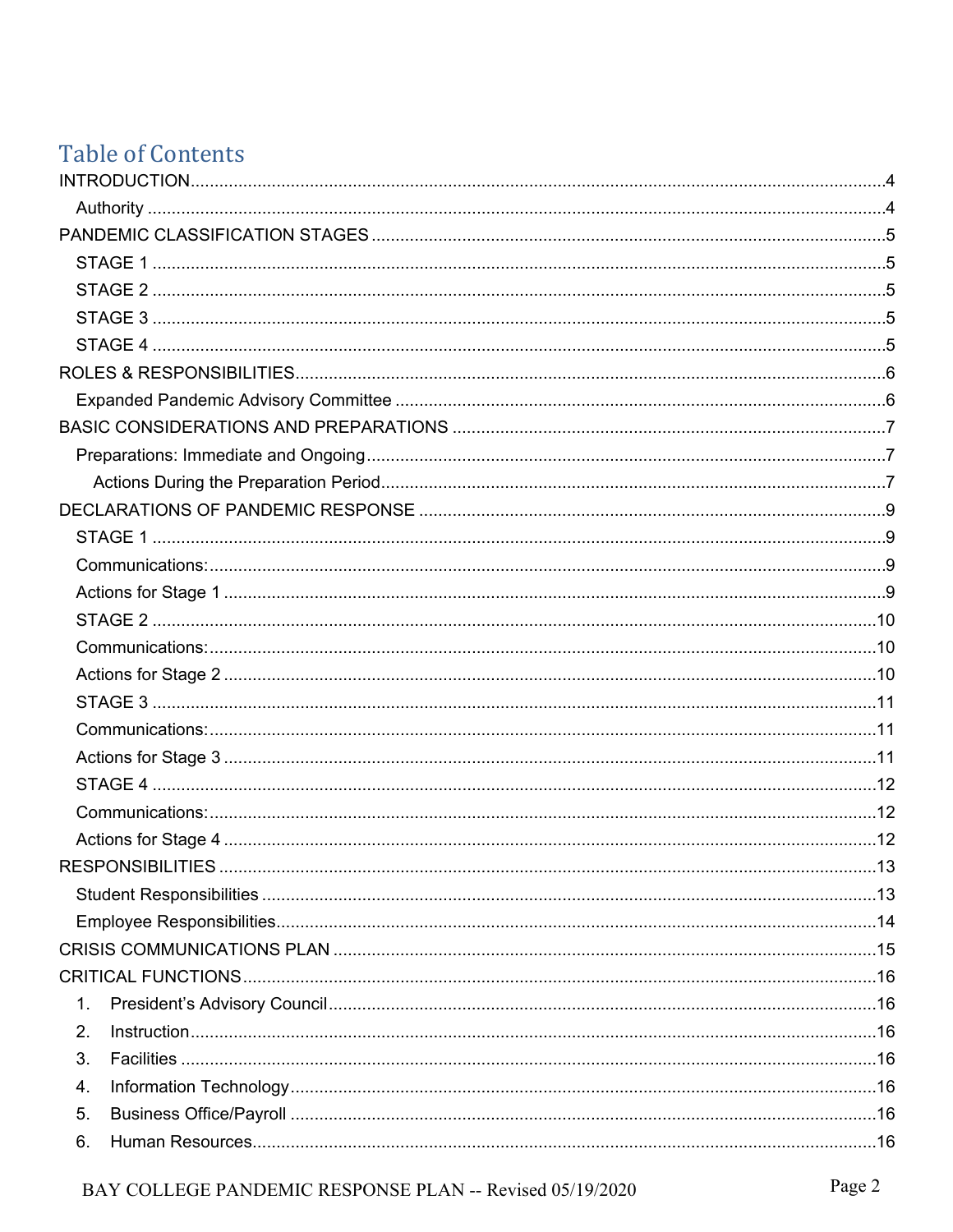| 10. |  |
|-----|--|
| 11. |  |
|     |  |
|     |  |
|     |  |
|     |  |
|     |  |
|     |  |
|     |  |
|     |  |
|     |  |
|     |  |
| 10. |  |
| 11. |  |
|     |  |
|     |  |
|     |  |
|     |  |
|     |  |
|     |  |
|     |  |
|     |  |
|     |  |
|     |  |
|     |  |
|     |  |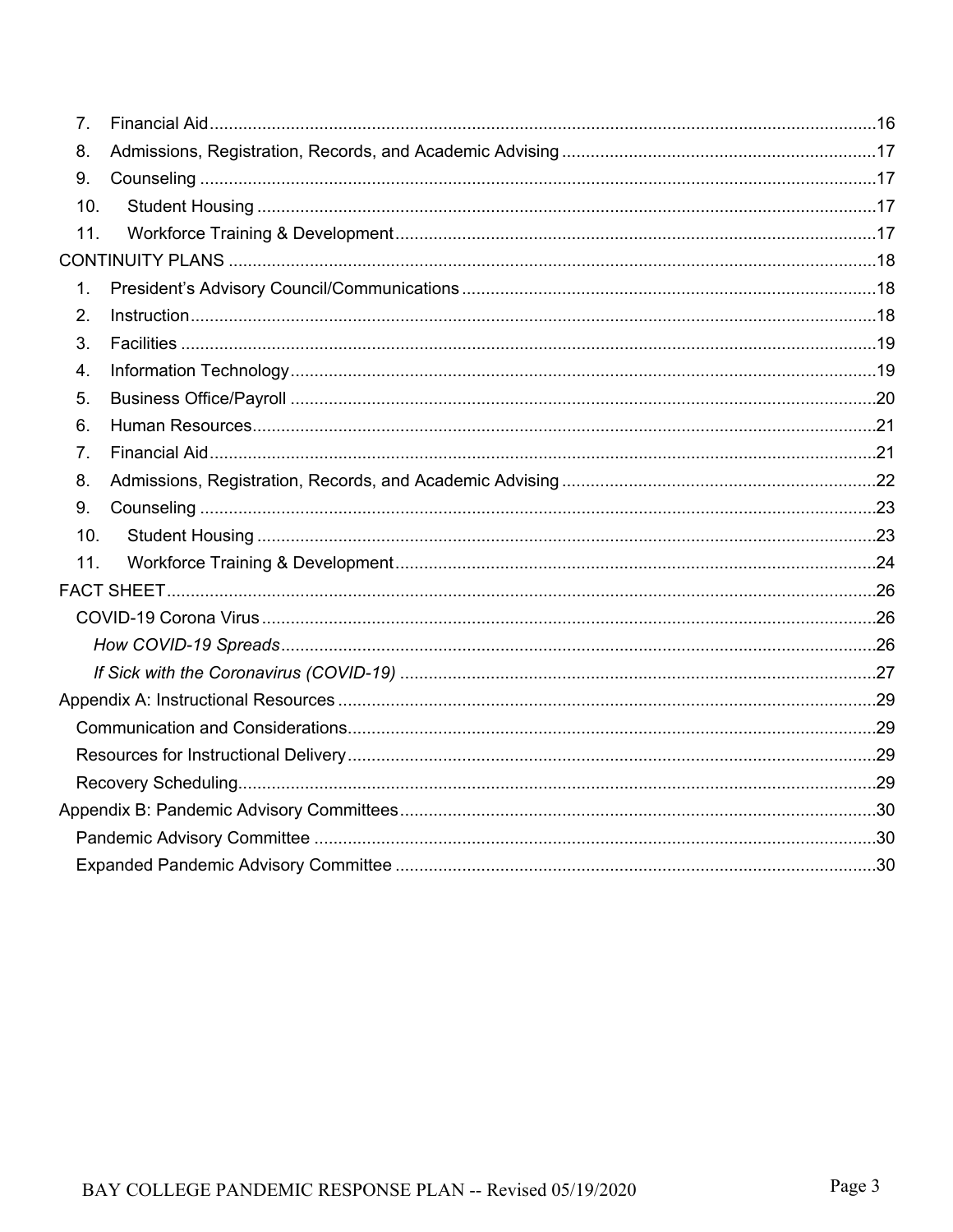# <span id="page-3-0"></span>**INTRODUCTION**

Bay College has established a Pandemic Response Plan to guide the College in preparing for and responding to an influenza, virus, or other communicable disease outbreak. The goals of the plan are:

- To protect the health and safety of students, employees, and visitors;
- To minimize the adverse impact on college operations, personnel, and facilities;
- To provide for continuity of college operations to the greatest extent possible;
- To effectively communicate with all involved parties throughout the duration of a pandemic; and
- To recover following a pandemic as soon as possible.

## <span id="page-3-1"></span>**Authority**

The Pandemic Response Plan is authorized by the President of the College. The plan is designed to work in conjunction with national, state, and local public health officials and local first responders. The United States Department of Health and Human Services and the Centers for Disease Control and Prevention (CDC) recommend consideration in four key areas:

- 1. Planning and Coordination;
- 2. Continuity of Student Learning and Operations;
- 3. Communicable Disease Policies and Procedures; and
- 4. Communications Planning.

This plan addresses each area and is consistent with the mission of Bay College.

A copy of the plan will be provided to the local emergency management offices, city police and fire departments, and county public health agencies.

The Pandemic Response Plan will be maintained by the Operations office. A copy of the most current version will be posted on the college website. Proposed changes to the plan may be considered by the President's Advisory Council (PAC) or others delegated for the purpose.

> This plan is updated for each specific threat; therefore, the current plan addresses the COVID-19 virus.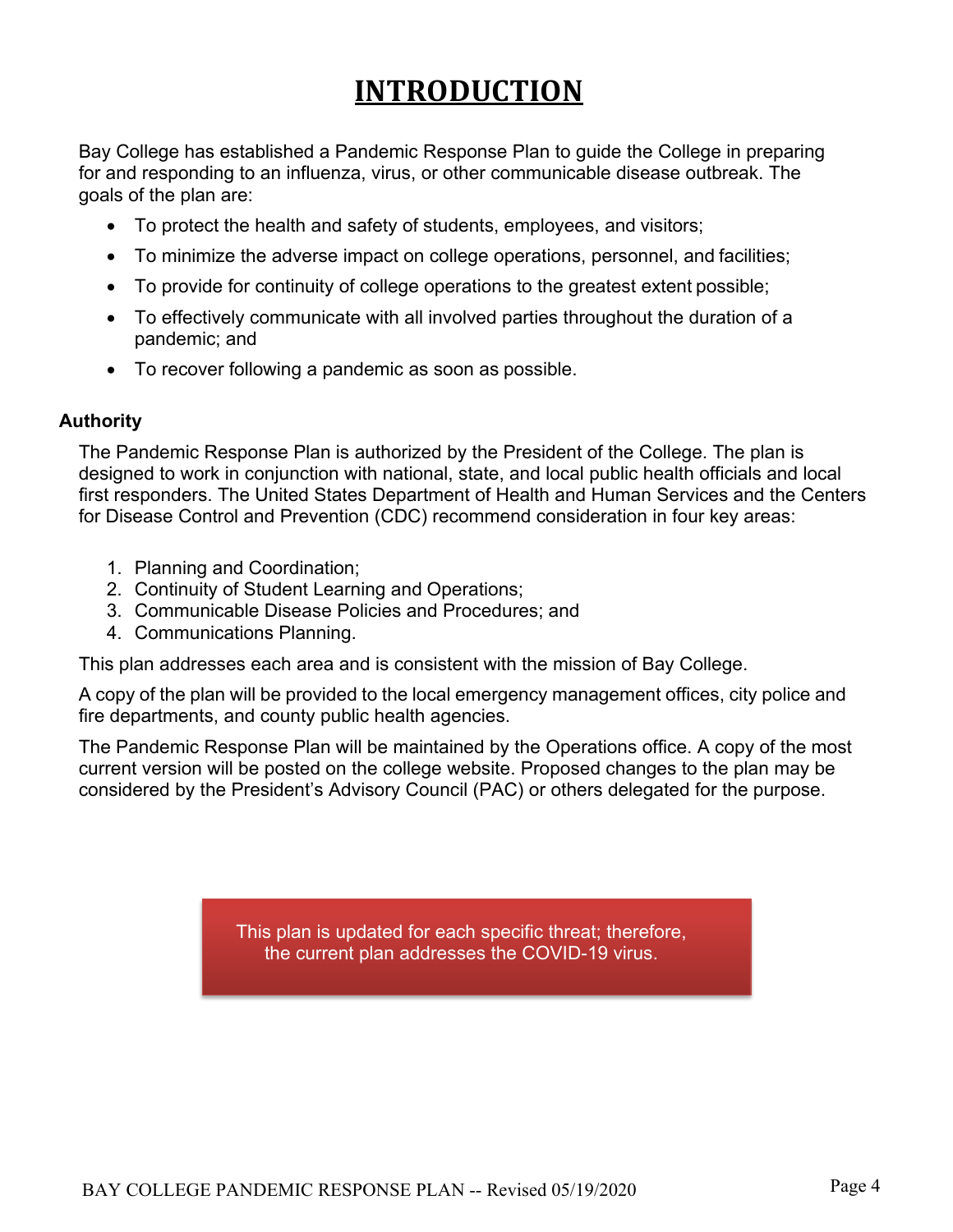# **PANDEMIC CLASSIFICATION STAGES**

<span id="page-4-0"></span>The Pandemic Response Plan establishes four stages of response to the threat of a pandemic. The President will designate which stage of pandemic emergency exists, based on available information and reports.

<span id="page-4-4"></span><span id="page-4-3"></span><span id="page-4-2"></span><span id="page-4-1"></span>

| <b>STAGE</b>                            | CDC, state, or local health<br>department warnings of<br>impending threat.                                           | Highly contagious and/or<br>severe flu/virus in the U.S. that<br>likely will spread to the Upper<br>Peninsula.                                                                                 |
|-----------------------------------------|----------------------------------------------------------------------------------------------------------------------|------------------------------------------------------------------------------------------------------------------------------------------------------------------------------------------------|
| <b>STAGE</b><br>$\overline{\mathbf{2}}$ | Threat with severe health<br>outcomes OR<br>threat that can spread<br>readily with little to no<br>symptoms.         | CDC and/or public health<br>reports and warnings of<br>widespread outbreaks.                                                                                                                   |
| <b>STAGE</b><br>3                       | National threat or threat is<br>increasing in the regional area.                                                     | Rising number of<br>cases reported or cases of<br>infections among Bay<br>College employees or<br>students.                                                                                    |
| <b>STAGE</b>                            | A declaration by the Bay<br><b>College President that requires</b><br>the College to close its physical<br>campuses. | Extreme national threat or<br>existence of a rising number<br>of infections among college<br>employees or students.<br>Absenteeism rates inhibit the<br>conduct of normal college<br>business. |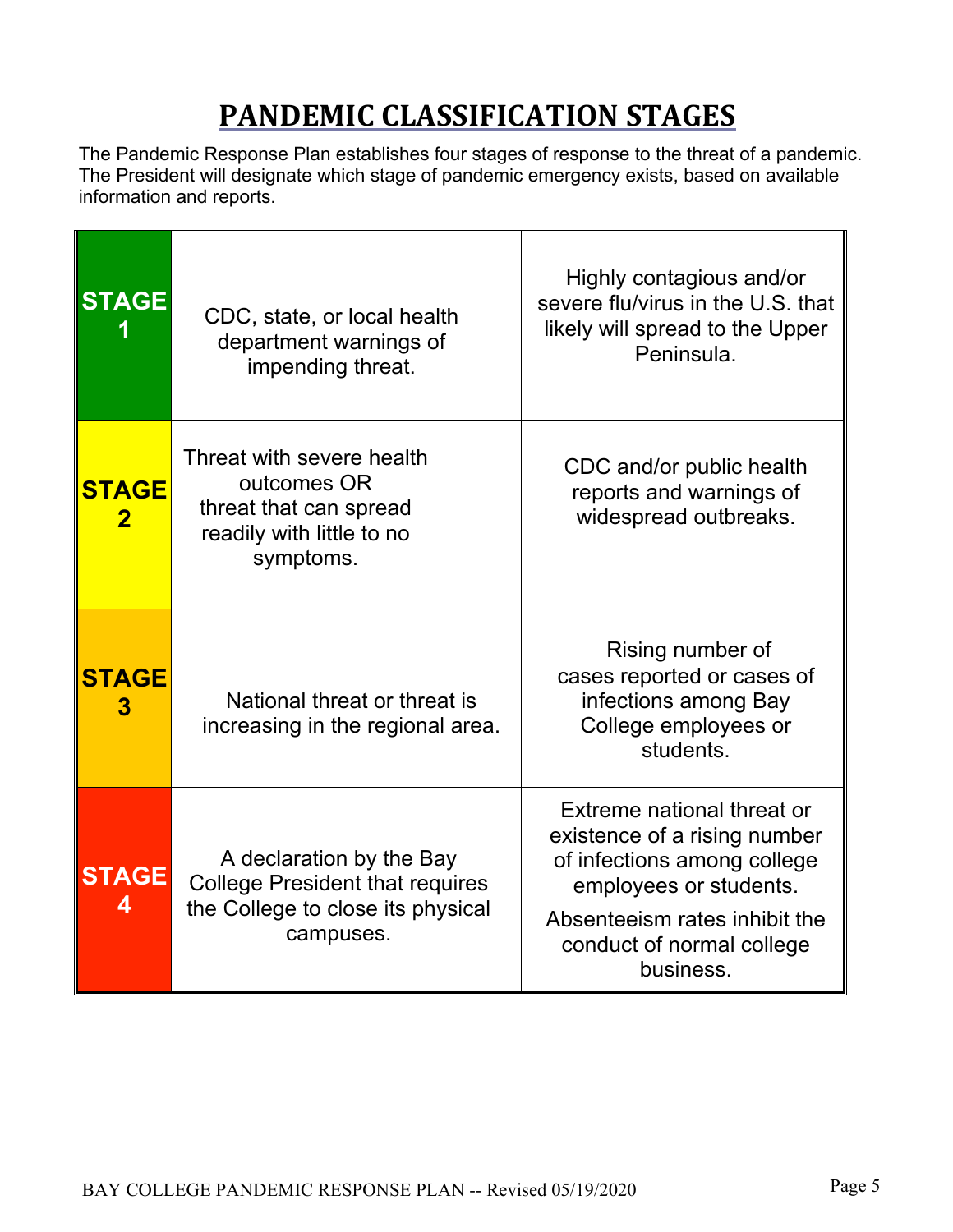# **ROLES & RESPONSIBILITIES**

<span id="page-5-0"></span>A pandemic emergency may have characteristics which are different than many other emergencies, including a longer planning timeframe and the likelihood of an extended period of implementation. During the implementation of a pandemic response, a major goal will be the continuation of [critical functions.](#page-15-0)

Under foreseeable conditions during a pandemic response, Bay's organizational structure for decision-making and implementation will coincide with existing non-emergency roles. To the extent possible, the PAC will serve the lead roles in decision-making and communications. Additionally, [roles and responsibilities](#page-12-0) for pandemic responses are defined in this plan for students and employees.

#### <span id="page-5-1"></span>**Expanded Pandemic Advisory Committee**

The President may activate an [Expanded Pandemic](#page-29-0) Advisory Committee to help create and implement plans and inform the PAC. Members of the committee may represent:

- Student Housing
- LSSU
- YMCA
- Cafe
- Bookstore (Follett)
- Allied Health Division (consult)
- Behavioral Sciences Division (consult)
- Workforce Training & Development

An emergency response organizational structure which follows the concepts of the National Incident Management System has been created for other emergency situations. At any time, the President may activate the Emergency Operations Center (EOC) and impose the organizational structure defined in the Emergency Response Plan.

If the President activates the EOC, a message will be sent from the Executive Assistant to the President to the PAC alerting them to take appropriate action. Due to the threat of contagion, *PAC will assess whether it is safe to convene at a physical EOC during Stage 4. If not, meetings and communications will be conducted via text, email, phone, and/or Staff Assist (RAVE app).*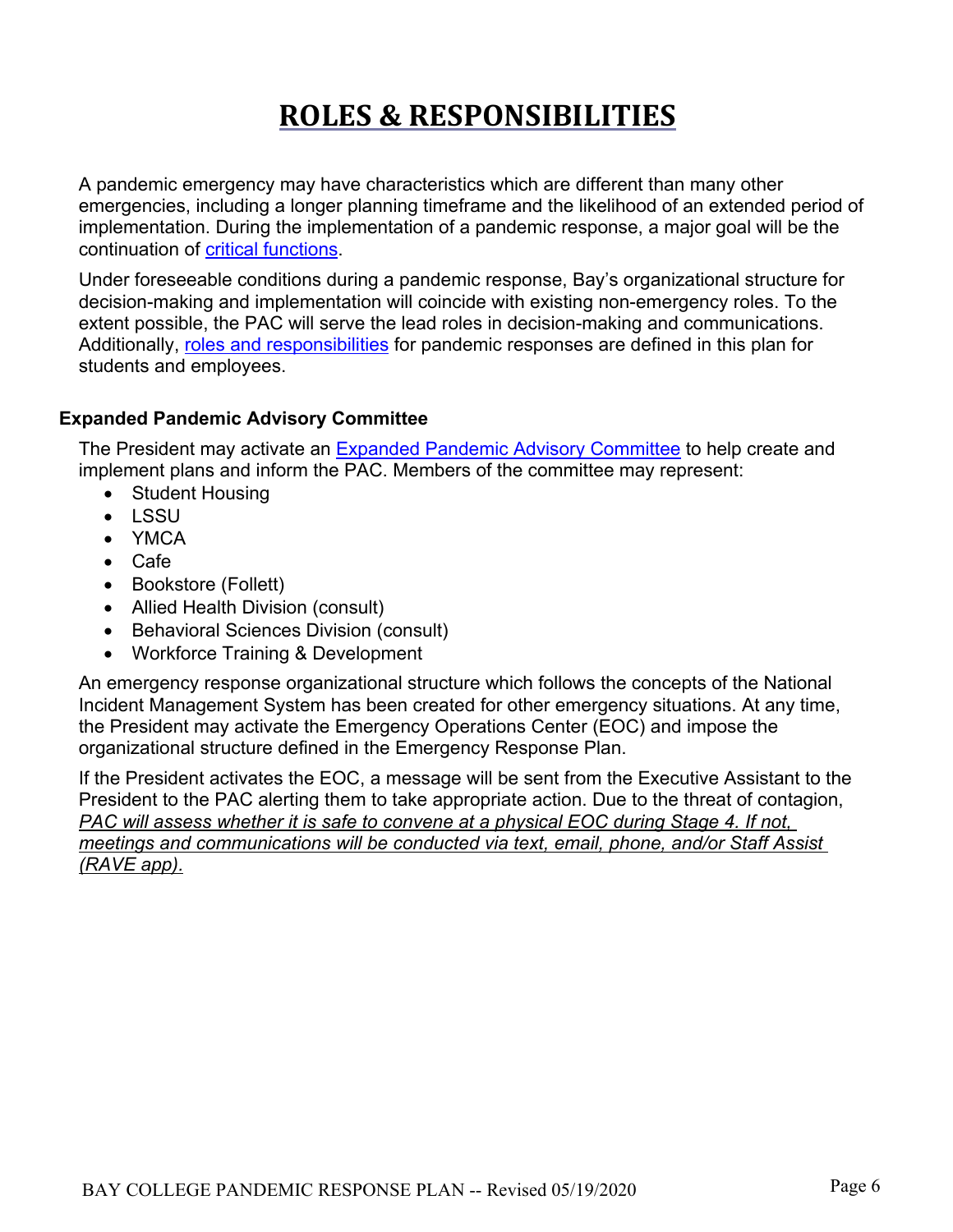# <span id="page-6-0"></span>**BASIC CONSIDERATIONS AND PREPARATIONS**

#### **Preparations: Immediate and Ongoing**

In order for any response to a pandemic to be effective, proper preparations and training must occur. The President will designate employees to lead and report the completion of the actions and to report obstacles and gaps discovered.

The legal authorities will be reviewed and a policy framework prepared, including infection control policies and procedures. The College has a long-standing history of controlling communicable disease through procedures that help limit the effect on campus, including the use of viricidal disinfectants, promotion of hand hygiene, cough/sneeze etiquette, and bloodborne/airborne pathogens awareness and training. During this period, college employees will be asked to implement surface-cleaning, hygiene, and social distancing protocols.

Policies for student and employee leave related to circumstances arising from a pandemic event have been and continue to be developed.

# <span id="page-6-1"></span>Actions During the Preparation Period

**PAC**: Complete, adopt, and post the Pandemic Response Plan

**PAC:** Name the members of a [Pandemic Advisory Committee](#page-29-1) and the Expanded Pandemic [Advisory Committee](#page-29-2)

**Vice President of Operations**: Inform Bay College employees of the Pandemic Response Plan **HR**: Encourage employees to become vaccinated, if possible and if a vaccine is available **Faculty**: Inform students of the Pandemic Response Plan at the beginning of each semester **Vice President of Operations**: Provide the Pandemic Response Plan to local public health officials and first responders

**PAC**: Identify critical positions and have them test home internet and VPN access

**PAC**: Review [critical functions and critical personnel](#page-15-0) and make any necessary adjustments Assign staff, back-up staff, and support personnel for critical functions

**Director of Online Learning**: Prepare instructors to sustain instruction

IT identifies any additional resources required for continuation of courses Online Learning establish protocols and training for continuation of courses Instructors develop continuity plans for all classes and inform students through routine communications for each stage of the pandemic response

**PAC**: Collaborate with and develop plans and communication for:

- Student Housing
- YMCA
- Cafe
- LSSU and other University partners
- Bookstore (Follett)
- MSU Extension (West Campus)
- Performers in events
- Workforce Training & Development
- Contractors and other non-college service providers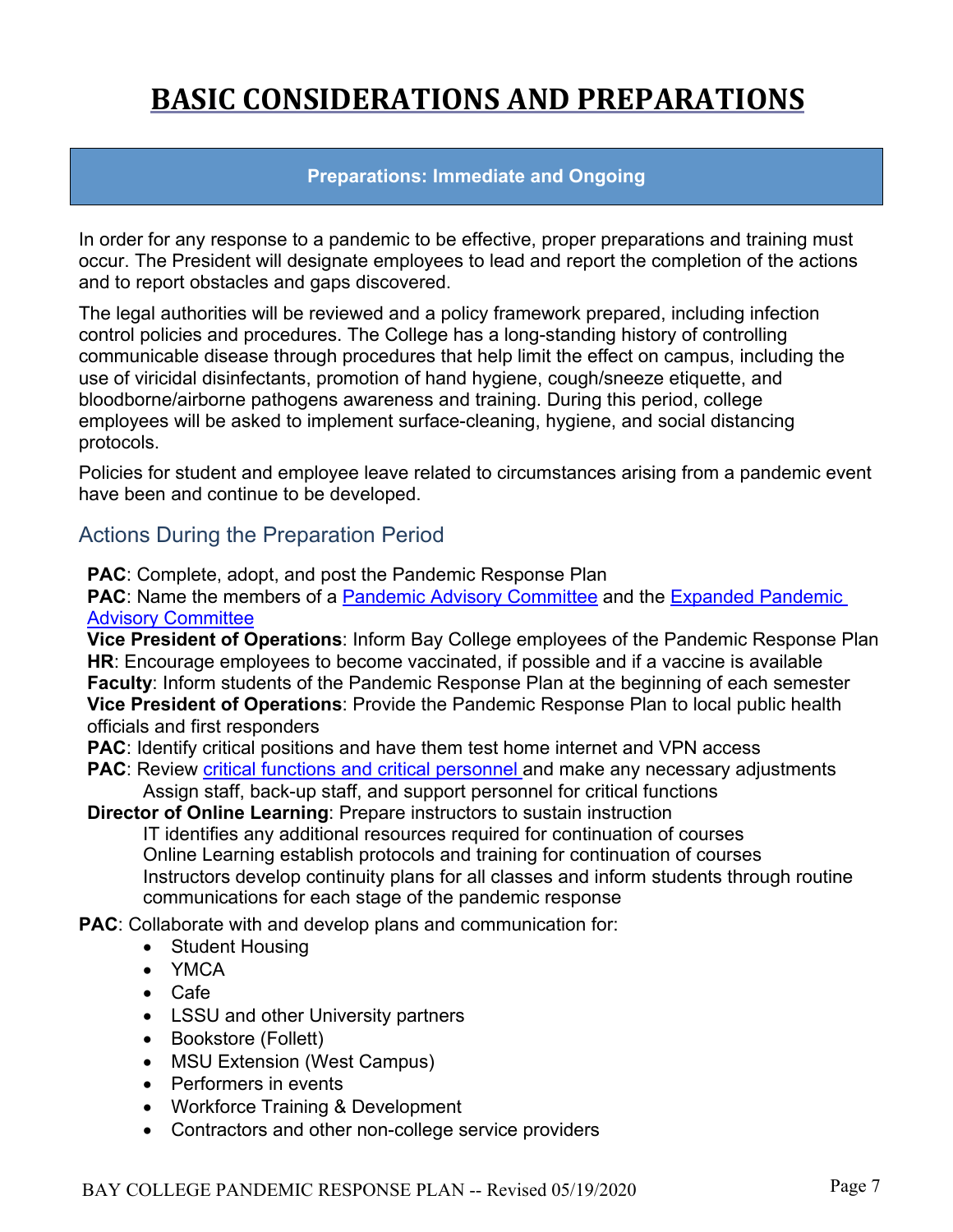- Food Services
- Off-campus Instructional sites
- Internship sites
- Clinical sites
- Deliveries of products and mail

Monitor these sites for higher education recommendations:

COVID-19 virus:

<https://www.cdc.gov/coronavirus/2019-ncov/community/guidance-ihe-response.html>

General pandemic preparedness: <https://www.cdc.gov/flu/pandemic-resources/index.htm>

World Health Organization: <https://www.who.int/>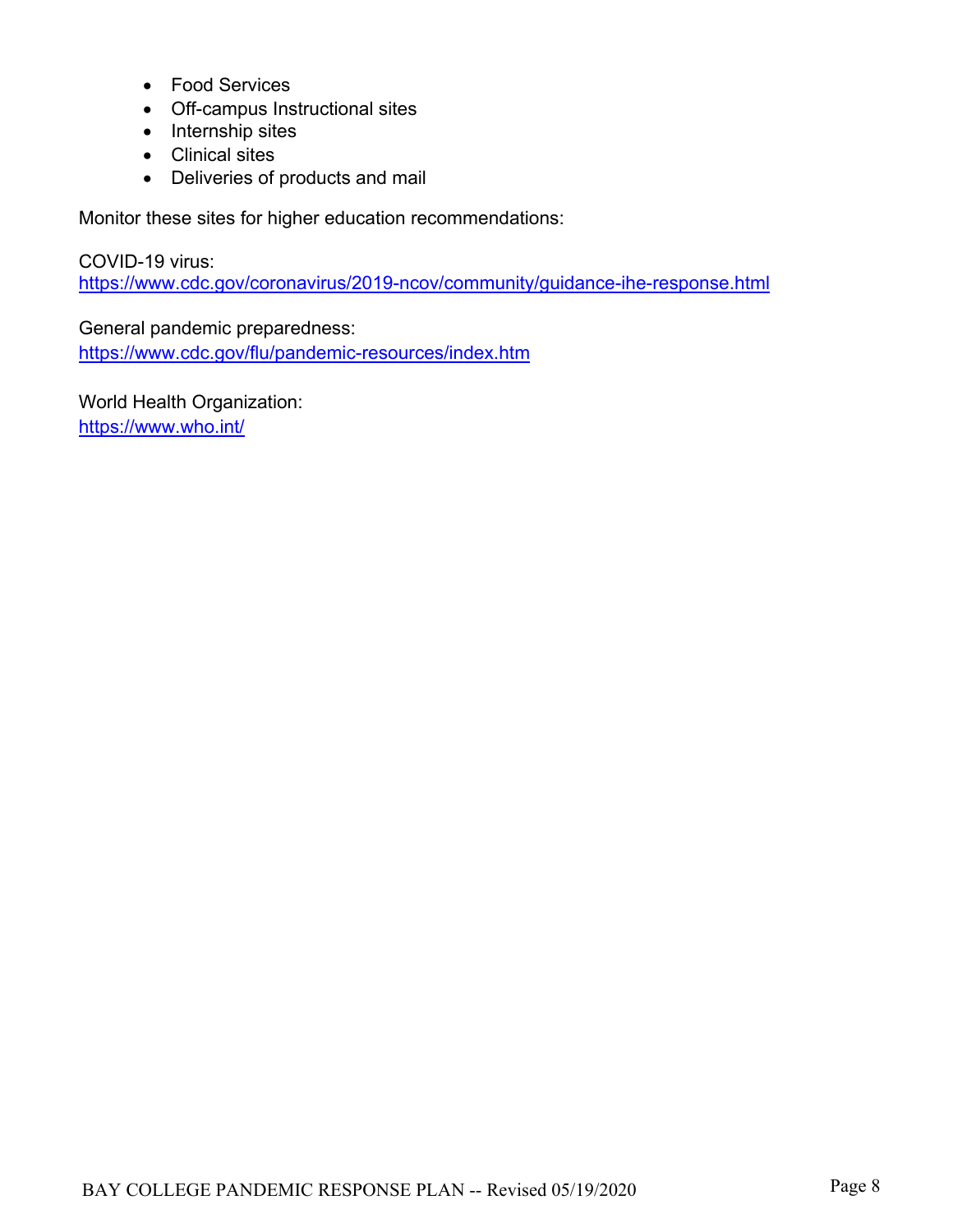# <span id="page-8-0"></span>**DECLARATIONS OF PANDEMIC RESPONSE**

# **STAGE 1**

Bay College President issues a declaration of Stage 1 Pandemic Response.

#### <span id="page-8-1"></span>**Communications:**

**President**: Email to all Bay employees **President**: Email to all students **Faculty**: Ask all students if they have read the President's message **Supervisors**: Acknowledge President's email at staff meeting and review hygiene precautions **Advancement**: press release **Advancement**: post public health posters, brochures, etc **Student Services**: distribute sanitary wipes, Kleenex, gloves, masks, etc to students **HR**: distribute sanitary wipes, Kleenex, gloves, masks, etc to employees **Operations**: notify public health and first responder community

#### **PAC** meets to review plans

- o identify gaps or unanticipated events or circumstances
- o assign responsibility for addressing each item identified

#### <span id="page-8-2"></span>**Actions for Stage 1**

- All employees review, discuss, and implement public health hygiene protocols.
- Communicate to all students the critical need to observe hygiene.
- Verify adequate supply of hand sanitizer, Kleenex, sanitary wipes, etc
- Adopt and publicize policy that anyone with symptoms stay home per CDC.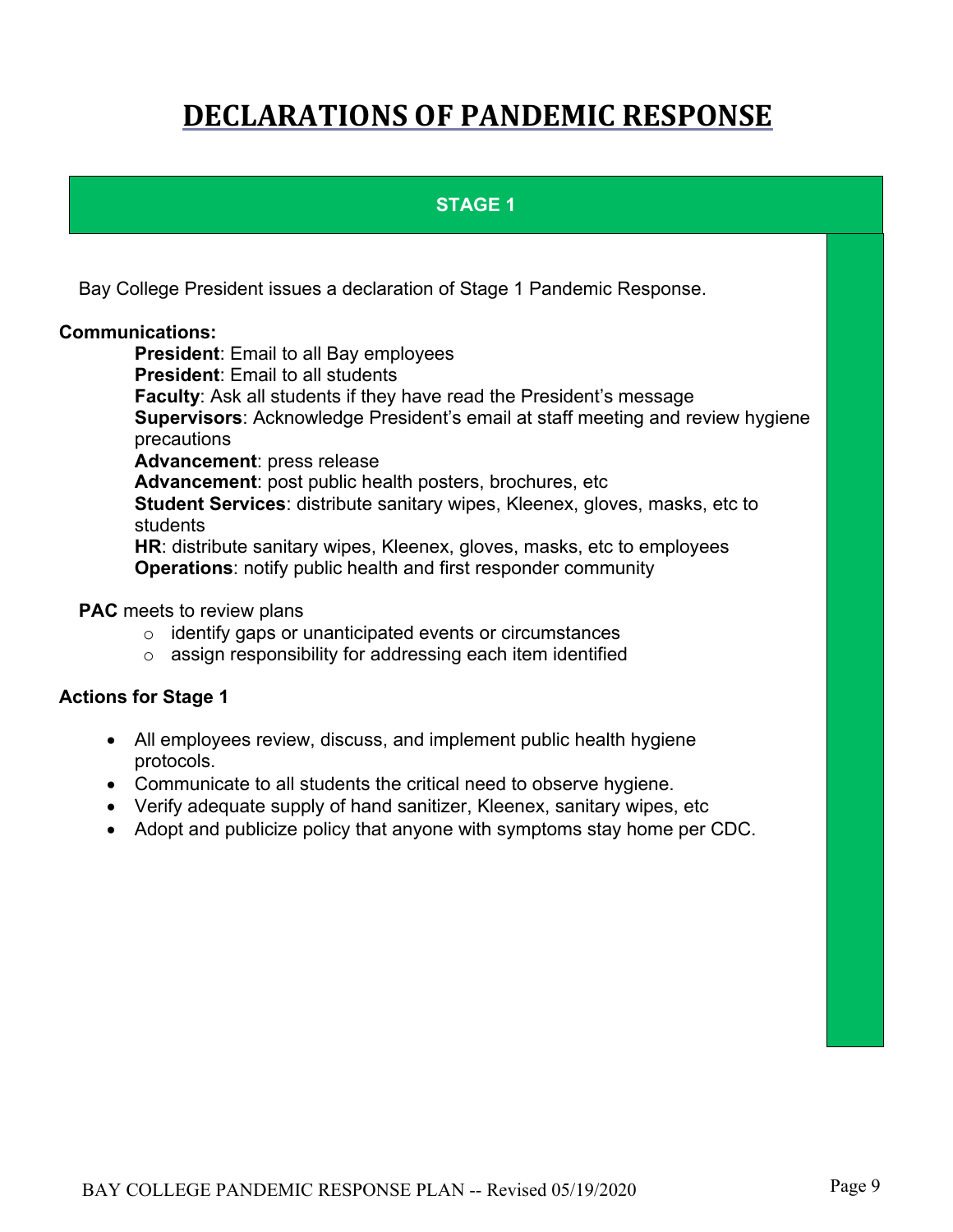# **STAGE 2**

Bay College President issues declaration of Stage 2 Pandemic Response.

PAC meets to establish Stage 2 strategies, including the need to forcefully reiterate hygiene behaviors and self-isolation for employees and students.

#### <span id="page-9-0"></span>**Communications:**

**President**: email to all Bay employees **President**: email to all students **Faculty**: forward President's message to all classes; discuss continuity plan **Supervisors**: reiterate President's email and review plans within your areas **HR**: assist departments in developing plans for absenteeism **Operations**: notify public health and first responder community **President**: email to Trustees **Advancement**: press release and appropriate signage

#### <span id="page-9-1"></span>**Actions for Stage 2**

Review the reliability and dependability of information flow to the PAC:

- o Absenteeism rates among employees, students
- o Reports of rumors, anxieties, or community feedback
- o Plans for future events, trips, and activities with students or in college facilities
- o Communication regarding legal, ethical, logistical, or other barriers to college actions
- o Follow CDC travel recommendations
- o Try to identify what triggers will move the College to Stage 3

**Faculty:** prepare all classes for instruction based on **continuity plan**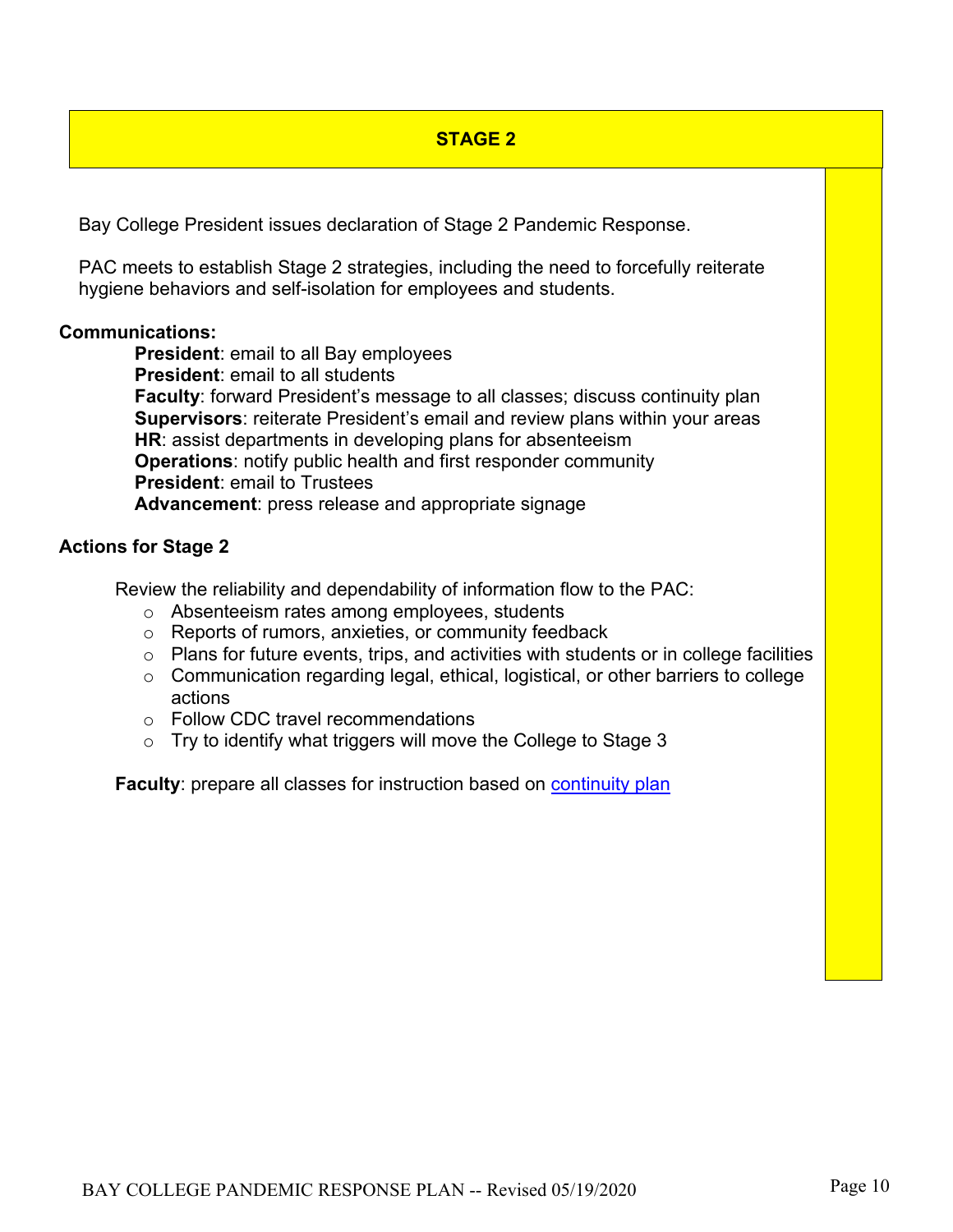# **STAGE 3**

Bay College President issues declaration of Stage 3 Pandemic Response.

#### <span id="page-10-0"></span>**Communications:**

**President**: assess continuity plan **Vice President of Academic Affairs**: communicate with faculty **Faculty**: move instruction to the Internet, based on plan **Operations**: coordinate message with public health and first responder community **Advancement**: press release and internal communications

**PAC**: develop a standard message to students who might be angry about moving classes online

## <span id="page-10-1"></span>**Actions for Stage 3**

- Convening meeting of the [Expanded Pandemic Advisory Committee](#page-5-1)
- Refer to [continuity plans](#page-17-0)
- Determine responsibility, in the event a decision is made, for implementing cancellation or modification of:
	- o Athletic events
	- o Public events
	- o Student field trips and student travel
	- o Employee travel
	- o Rental of facilities by outside groups
	- o Partner programs
	- o Workforce training
- Finalize [Fact Sheet](#page-25-0) and distribute to front-line personnel
- Faculty talk with students about continuity plan for each of their classes
- **Vice President of Academic Affairs**: Require faculty implement [continuity plans](#page-17-2)

#### Seek and discuss information about operations:

**PAC and Academic Deans** - analyze trigger points for Stage 4, other actions **Deans/HR** – feedback regarding absenteeism, instruction challenges

Consider obstacles / obligations / problems with any further action steps

**Deans** – special considerations for students in labs, etc

**Institutional Reporting** - State and federal reporting requirements

**Facilities** –protecting physical plant

**Business Operations** – bank deposits, costs of response options, accepting deliveries

**Advancement** – community perception, alignment with other agency actions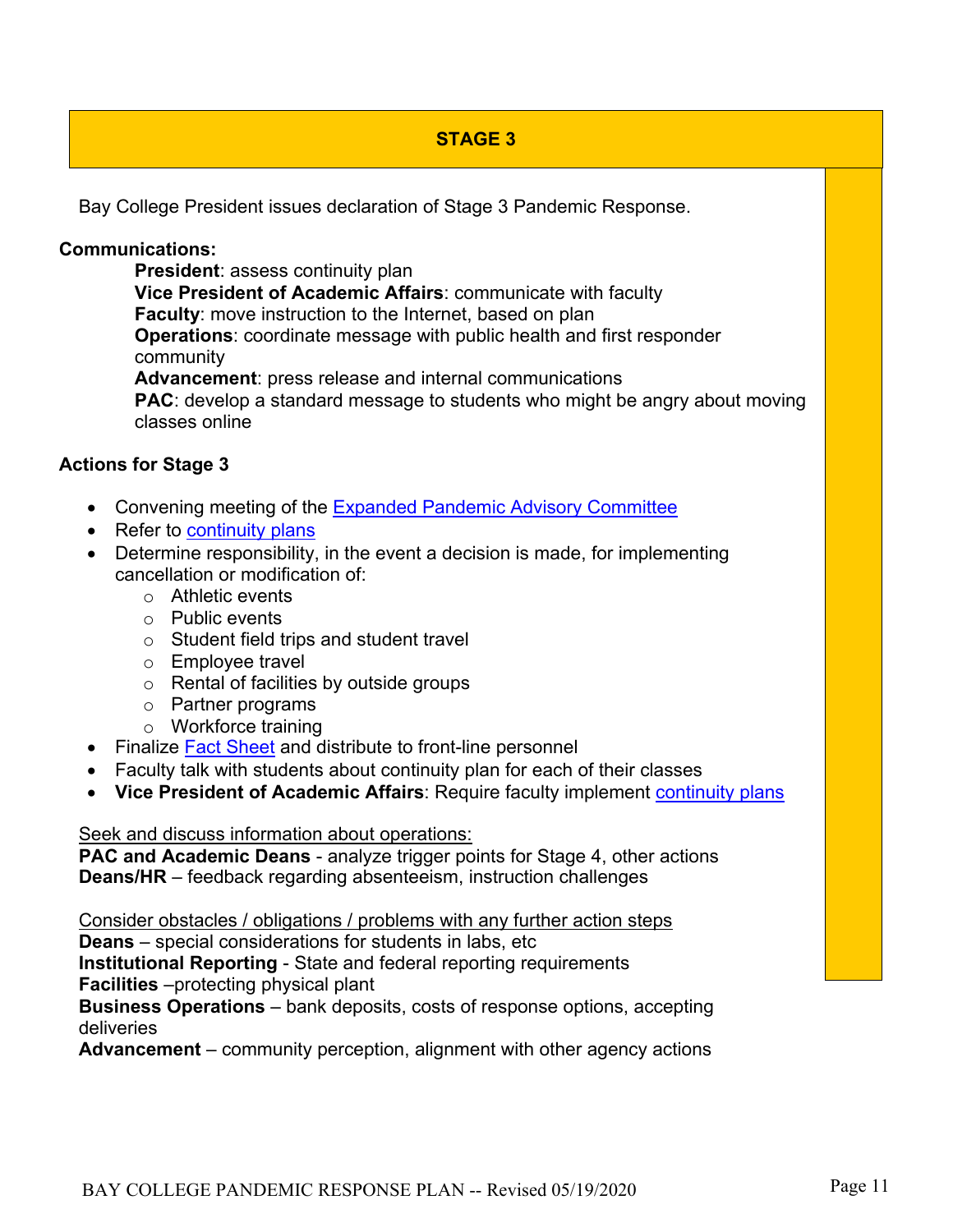# **STAGE 4**

Bay College President issues declaration of Stage 4 Pandemic Response.

PAC conference call to discuss options. Based on reports of absenteeism, the severity of the outbreak, public health recommendations, and other information, options to be considered include:

- Mandatory move to online instruction
- Cancellation of any or all:
	- o Athletic events
		- o Public events
		- o Student field trips and student travel
		- o Employee travel
		- o Rental of facilities by outside groups
		- o Partner programs
		- o Workforce training
- Closure or partial closure of campus(es)

#### <span id="page-11-0"></span>**Communications:**

**President**: Inform employees, students, and community of college status and planned actions

**"Bay College is implementing Stage 4 in their pandemic planning process which means students are taking courses online and employees are working from home. Campus access will be limited to employees who require on-site resources."**

**Operations**: coordinate message with public health and first responder community

**Advancement**: press release

#### <span id="page-11-1"></span>**Actions for Stage 4**

Review and assure information flow to PAC:

**IT** - level of IT and infrastructure use vs. capacity issues **Student Services** – new student registration, testing issues **Institutional Reporting**: State and federal reporting requirements **Housing** – resident health and responses **HR** – payroll and personnel issues **Facilities** – building maintenance, cleaning protocols **Business** – bank deposits, campus deliveries **Advancement** – community perception and feedback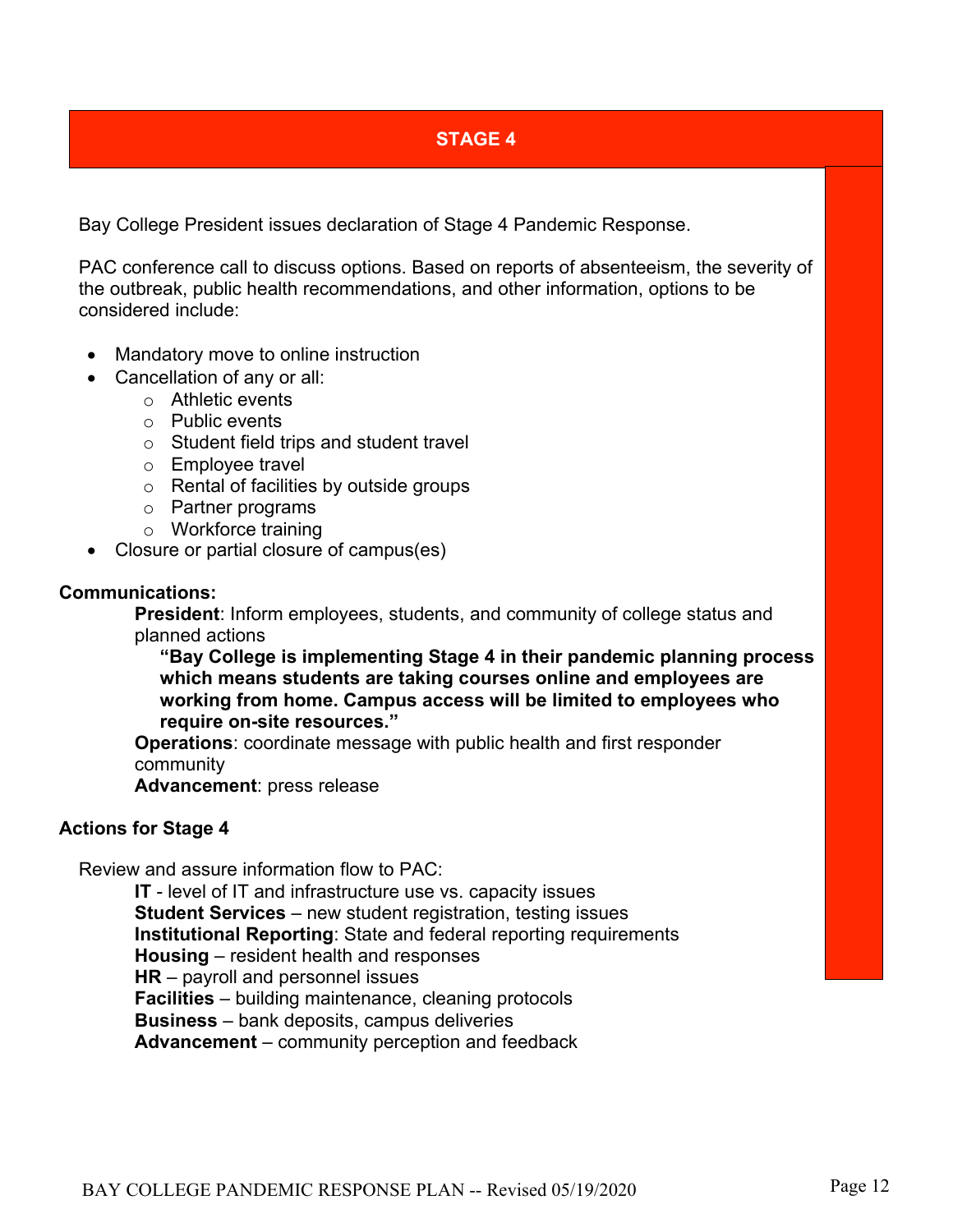# **RESPONSIBILITIES**

#### <span id="page-12-0"></span>**Student Responsibilities**

All Bay College students are responsible for knowing the personal hygiene behaviors recommended by public health authorities for limiting the spread of communicable diseases. Students are expected to observe these behaviors at all times.

Every class at Bay is planned to continue in the event of a college closure due to a pandemic. Students will be able to continue coursework via the internet, email, Blackboard, or myBay.

At the start of each semester, students will learn the specific alternative delivery arrangements for each of their classes. When notified, students are responsible for following the procedures established by their instructor to receive instructions, complete assignments, and interact with faculty and/or other students.

It is the student's responsibility to notify their instructor immediately if they do not have access or have other obstacles to their participation in class from off-campus.

Beginning immediately, students are responsible for monitoring their own health for any symptoms identified by public health officials as possible signs of COVID-19. Upon experiencing any such symptoms, students are strongly encouraged to leave college premises and remain away per [CDC recommendations.](#page-25-0)

**Students at high risk who become ill should call their health care provider** as soon as possible to determine if they need antiviral treatment.

Students should follow the instructions of faculty or other college personnel. Students are reminded that the college website [\(www.baycollege.edu\)](http://www.baycollege.edu/) is a dependable source of information regarding closures, re-openings, or other actions taken by the College. Text messages, emails, phone messages will be used to communicate with students in the event of a closure.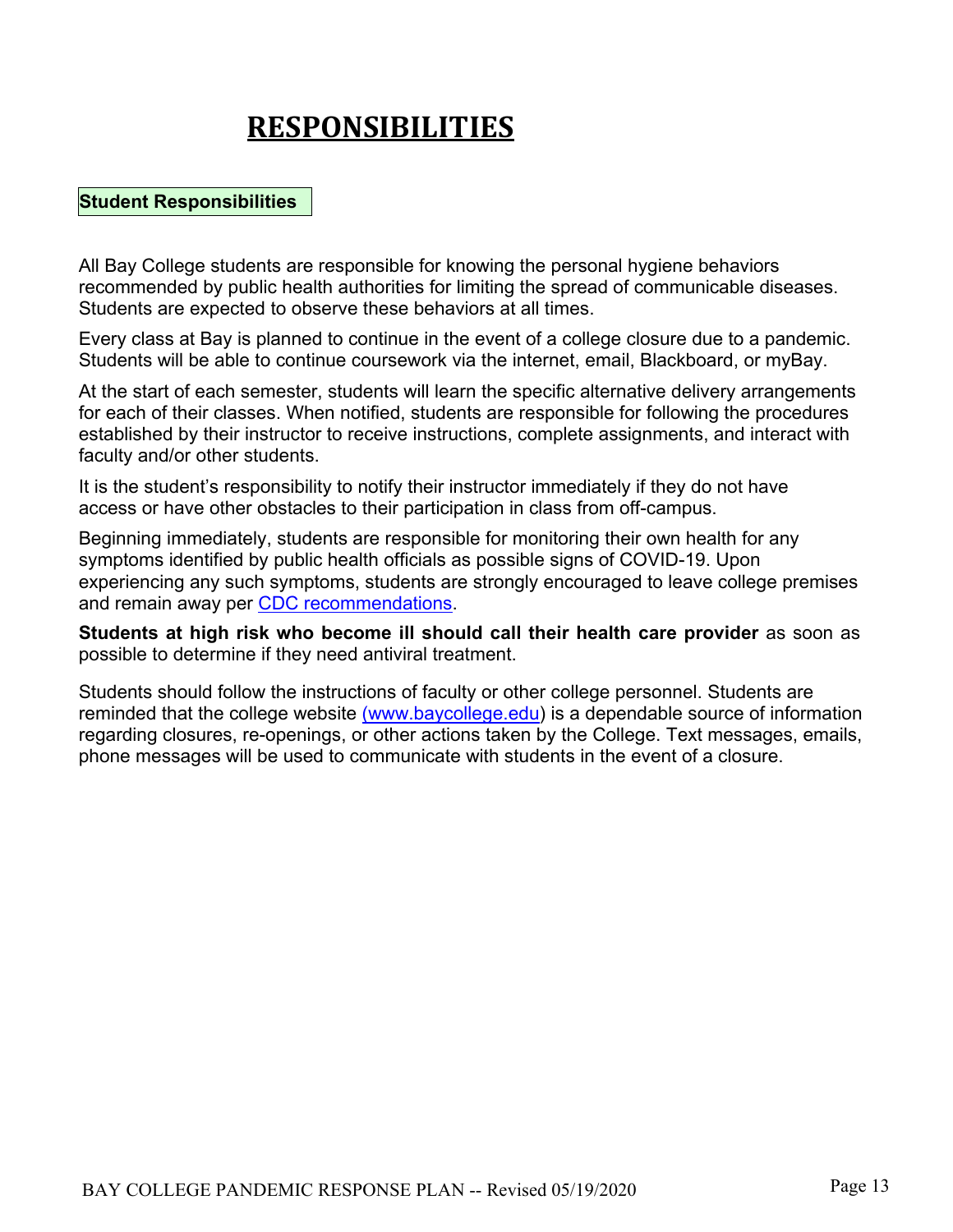#### **Employee Responsibilities**

The Pandemic Response Plan provides procedures for minimizing the risk to the health and safety of employees, students, and the public. All Bay employees are responsible for knowing the personal hygiene behaviors recommended by public health authorities to minimize the spread of the communicable diseases. Employees are expected to observe these behaviors at all times.

Beginning immediately, employees are responsible for monitoring their own health for any symptoms identified by public health officials as possible signs of COVID-19. Upon experiencing any such symptoms, employees are strongly advised to leave college premises and remain away per [CDC recommendations.](#page-25-0)

**Employees at high risk who become ill should call their health care provider** as soon as possible to determine if they need antiviral treatment.

Employees will receive communication from supervisors and from the college administration regarding the status of pandemic preparations. College employees are reminded that the college website (www.baycollege.edu) is a dependable source of information regarding closures, re-openings, or other actions taken by the College. Additionally, the College will utilize Staff Assist (RAVE app), text messaging, email, and phone calls to communicate pandemic stages.

The College's policy 702, *Employees Sick Leave* and policy 704, *Short-Term Disability* should be referenced if an employee is unable to report to work due to an illness.

If an employee is out sick or show symptoms of being ill, it may become necessary to request information as outlined in policy 702 *Employees Sick Leave*. In general, the College may request medical information to confirm the need to be absent, to show whether and how an absence relates to the infection, and to know that it is suitable to return to work. As always, the College expects cooperation if and when medical information is sought.

The College may consider a "suspended operation" for all or any portion of college operations. Any suspended operations must be declared by the College President or a designee.

> All college communications about the status of college operations originate with the College President.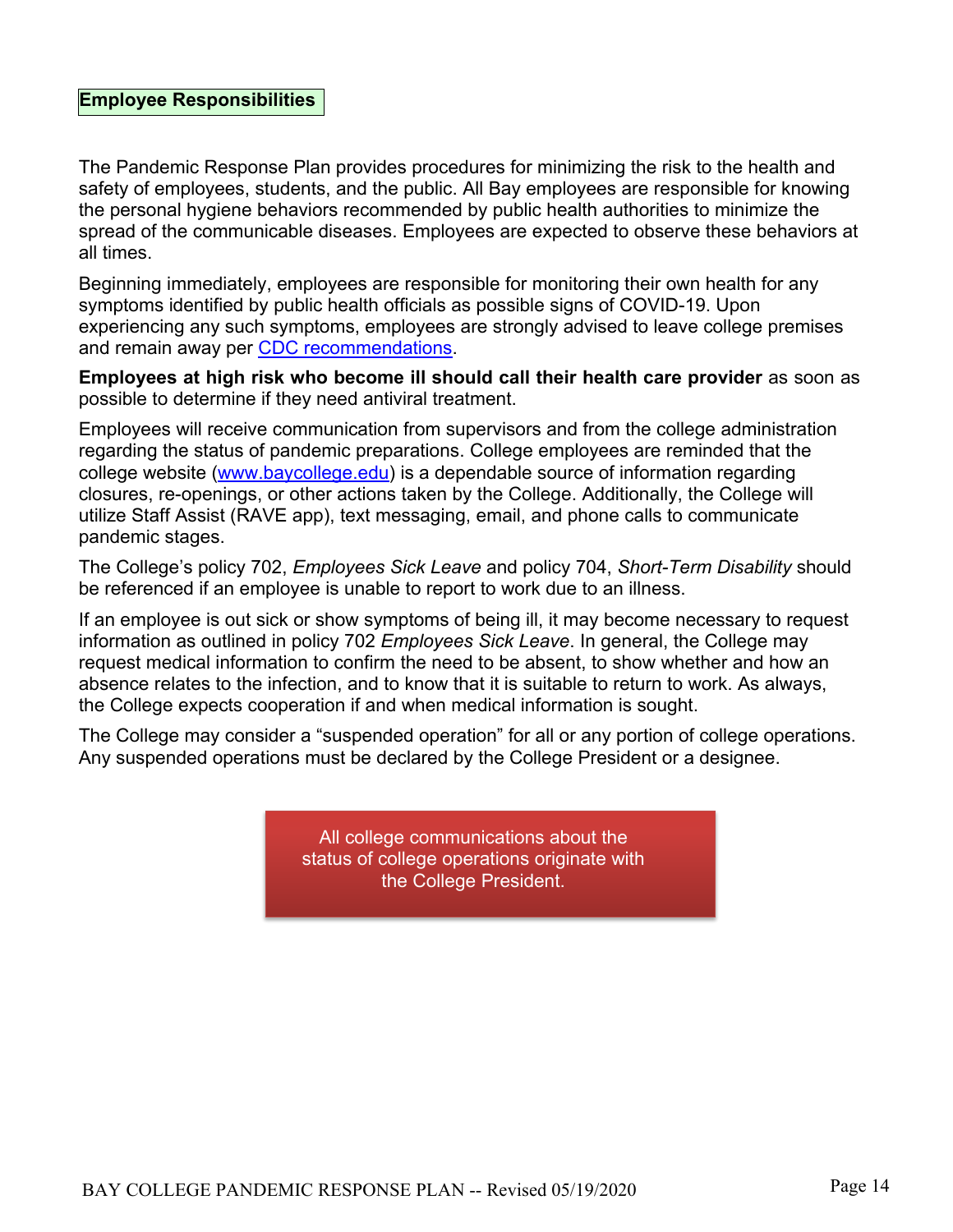# **CRISIS COMMUNICATIONS PLAN**

#### <span id="page-14-0"></span>*All communication regarding planning, implementing, or concluding a pandemic shall be approved by the President and come from the College Advancement Office.*

The College will regularly inform the community about plans and actions taken in regard to a pandemic threat. Effective communications will help reduce rumors, maintain morale, and ensure continued, orderly operations.

The College Advancement Office will take the lead in conveying the College's actions to the college community and the public. The Vice President of College Advancement or other designated staff will coordinate media contacts and act as the spokesperson for the College. The Vice President of Operations will coordinate with public health and emergency response agencies.

After approval by the President, the key messages and [fact sheets](#page-25-0) will be released internally and externally. The Executive Assistant to the President will coordinate communication to the Trustees.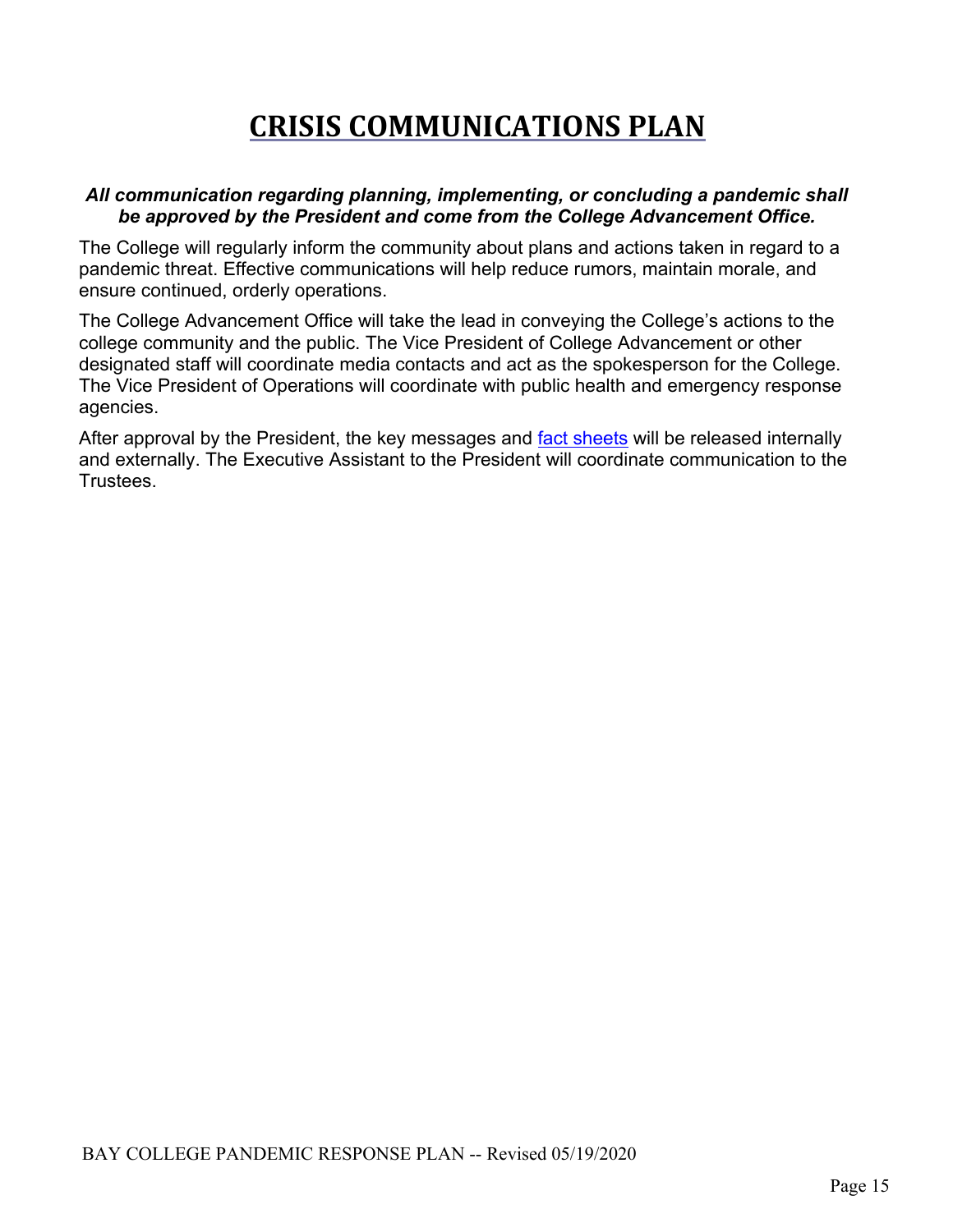# **CRITICAL FUNCTIONS**

#### <span id="page-15-0"></span>**1. President's Advisory Council**

<span id="page-15-1"></span>The President's Advisory Council (PAC) is a body comprised of senior leaders representing the College's various functions; it serves as the group which provides critical data, analysis, and feedback to the President for use in the decision-making process. The -Vice President of College Advancement is the member of PAC responsible for the College's public relations and communications efforts, which includes communicating the directives of the President or his/her designees from the declaration of a pandemic through the recovery efforts in the aftermath of the pandemic.

## **2. Instruction**

<span id="page-15-2"></span>The College's Pandemic Plan recognizes that maintaining the continuity of learning is critical, yet also incorporates differences in instructional methods employed in classes with lab and clinical components versus those traditionally taught in a lecture-discussion format.

## **3. Facilities**

<span id="page-15-3"></span>A shutdown of either or both campuses of Bay College may significantly lessen the amount of traffic on college grounds for the duration of a declared pandemic but the need for maintaining the facilities to preserve them and prepare them for the recovery phase, as well as involvement with maintaining the College's apartments, is a critical function.

## **4. Information Technology**

<span id="page-15-4"></span>Information Technology is a critical area because of the number of services it supports in meeting instructional and operational functions.

#### **5. Business Office/Payroll**

<span id="page-15-5"></span>Services arising from the Business Office impact students, faculty, staff, and external customers in significant ways. Personnel in the Business Office collect and track tuition and fee payments, order an assortment of supplies, pay vendors, and disburse paychecks. Training and software issues will require reexamination of the manner in which the Business Office functions may best serve the College in the event of a declared pandemic event.

#### **6. Human Resources**

<span id="page-15-6"></span>The Human Resources function is critical to the College in the event of a pandemic because of its relation to employee benefits, the application of personnel policies and procedures, and the coordination of search processes. Human Resources will have significant roles in the evolution of an epidemic to a pandemic, the continuance of operations, and the recovery of operations.

# **7. Financial Aid**

<span id="page-15-7"></span>Financial Aid is critical to the operations of Bay College, as it is to many institutions, because of the socioeconomic level of many of the students who attend the community college. Financial aid disbursements enable students to pay for tuition, fees, instructional supplies, and other items needed to succeed in college. According to federal guidelines, the College is obligated to have at least a fourteen-week semester for financial aid purposes. The 60 percent date in the semester is also critical for the College in terms of retaining funds from federal aid for its own operations.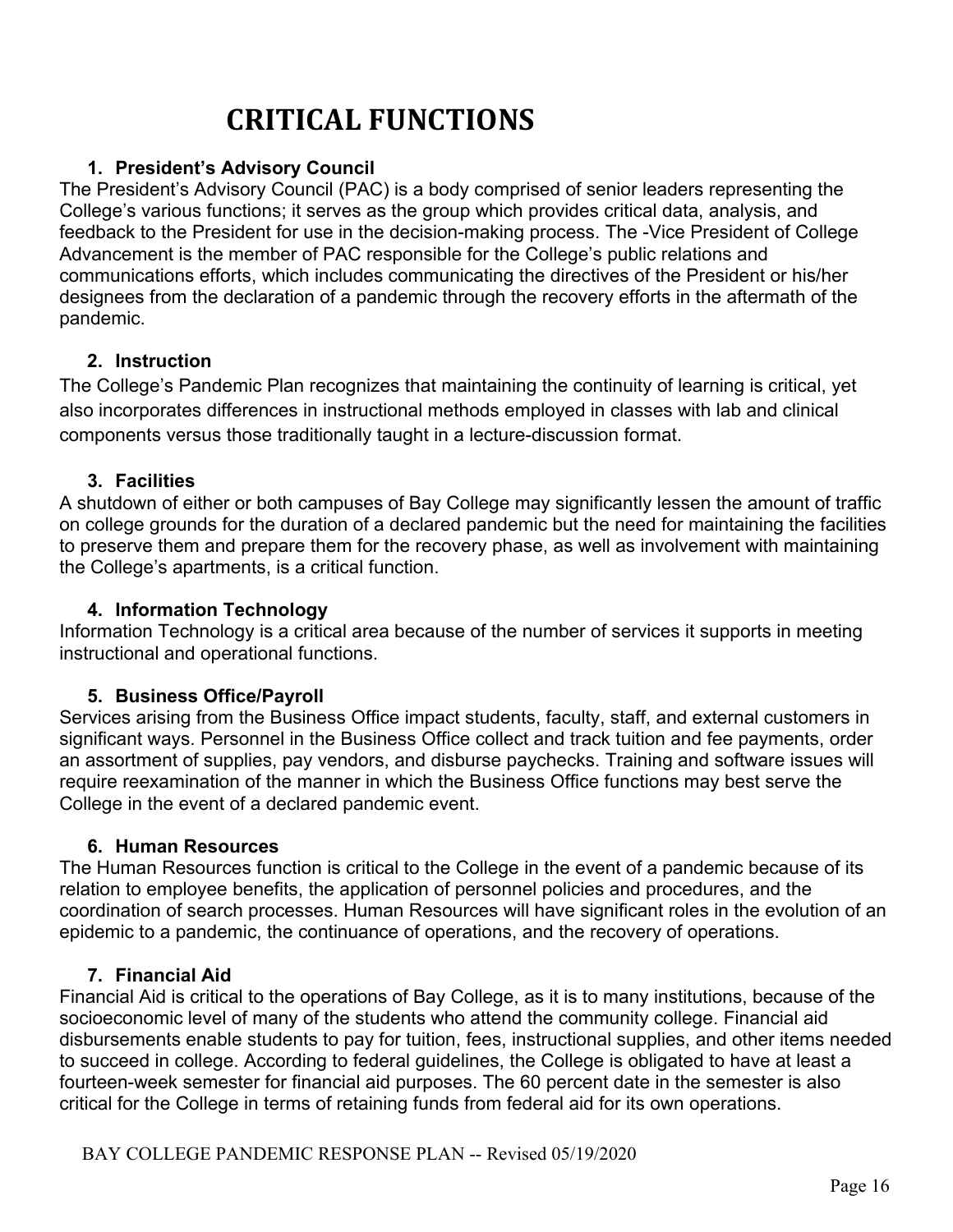## **8. Admissions, Registration, Records, and Academic Advising**

<span id="page-16-0"></span>The importance of Academic Advising to student success and retention has been enhanced in recent years at Bay College through projects supported by Achieving the Dream and the Academic Quality Improvement Program. Faculty advise students through the Student Orientation, Advising, and Registration (SOAR) program throughout the summer and throughout the academic year in preparation for enrollment and graduation.

#### **9. Counseling**

<span id="page-16-1"></span>The impact of a pandemic on large numbers of people will create greater demand for Counseling services, although the personal nature of interaction in counseling settings during a pandemic requires the consideration of different delivery and communication systems than in normal times.

#### **10.Student Housing**

<span id="page-16-2"></span>Bay College offers on-campus housing for approximately one hundred students, overseen by the Director of Student Life with a staff of two resident assistants. In the event that an epidemic is approaching the pandemic stage, the Director of Student Life or designee will seek approval from the President or designee to implement Stage 4 of the pandemic plan. If students must remain on campus in student housing, Phase B will be the operational form of the plan.

#### **11.Workforce Training & Development**

<span id="page-16-3"></span>The College serves the noncredit training needs of the community. Training may take place on the Bay College campus or at various local and regional sites. While a pandemic will likely impact business and industry in a manner similar to the College, Bay College will preserve workforce training as much as possible to meet community needs.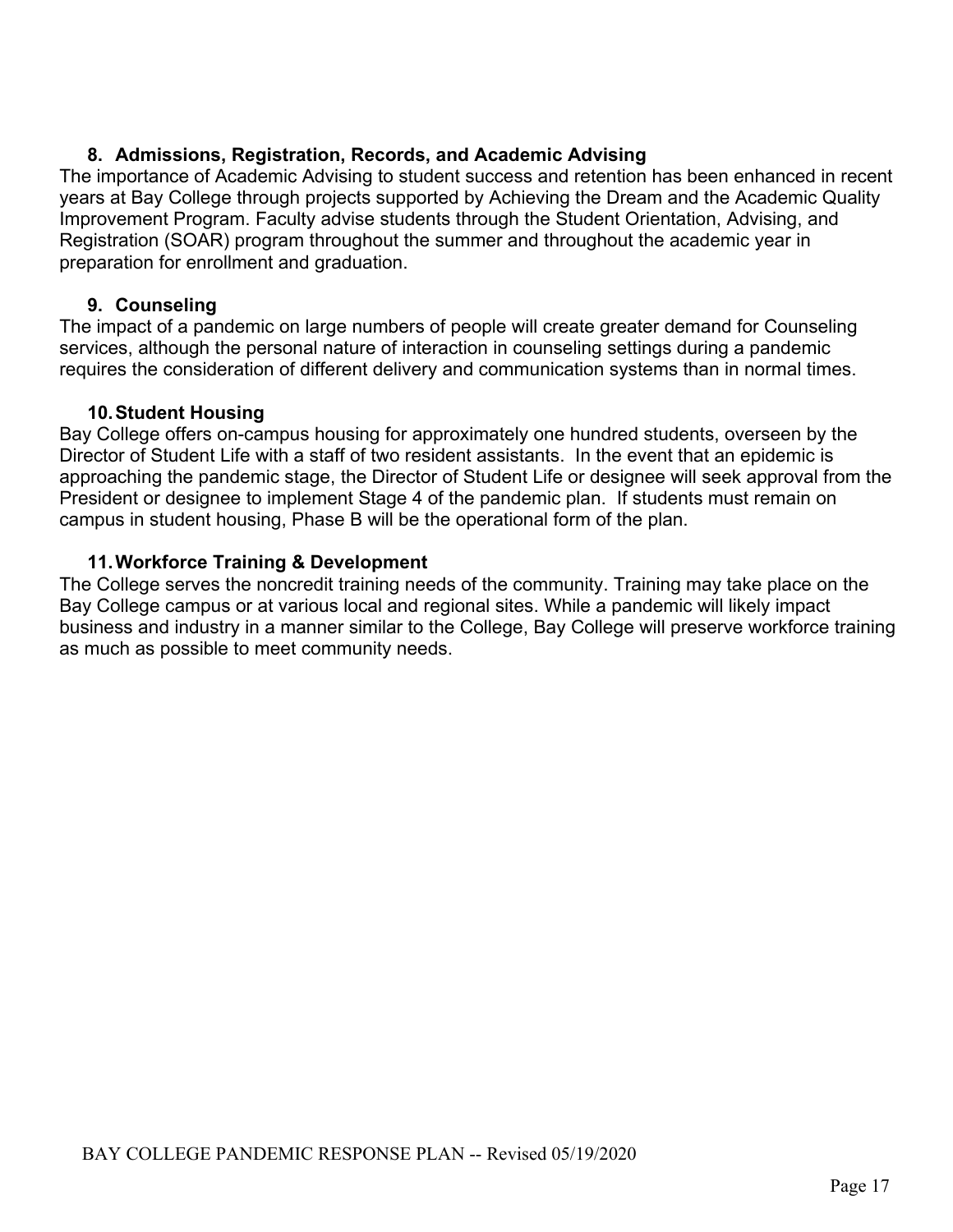# **CONTINUITY PLANS**

## <span id="page-17-1"></span><span id="page-17-0"></span>**1. President's Advisory Council/Communications**

Chain of Command for the College and its Campuses:

| <b>PRESIDENT</b>                          |                                       |  |
|-------------------------------------------|---------------------------------------|--|
| <b>ESCANABA CAMPUS</b>                    | <b>BAY COLLEGE WEST CAMPUS</b>        |  |
| <b>Vice President of Finance</b>          | Dean of West Campus                   |  |
| <b>Vice President of Academic Affairs</b> | <b>Director of Student Services</b>   |  |
| <b>Vice President of Student Services</b> | <b>Building Maintenance Manager</b>   |  |
| Vice President of College Advancement     | <b>Technology Support Coordinator</b> |  |
| <b>Vice President of Operations</b>       |                                       |  |

#### **Stages 2 & 3:**

The Vice President of College Advancement or designee will prepare lists of media contact information for distribution to the PAC.

The Vice President of Operations will prepare lists of public health, emergency preparedness, and law enforcement contacts for distribution for the PAC.

The President or designee will inform the Board of Trustees of the actions taken prior to, during, and in the wake of a pandemic declaration at the College. The President or designee may prepare recommendations for the Board of Trustees for budget changes to respond to the pandemic.

#### **Stage 4:**

The adoption of pandemic travel restrictions will be considered. CDC and State Department websites will be consulted for advisories.

# <span id="page-17-2"></span>**2. Instruction**

#### **Stage 1:**

The College will have a well-established method of course delivery over the internet.

The College will employ the Blackboard Learning Management System (LMS) as the tool to reach the maximum number of students to maintain instruction.

The Executive Director of Online Learning or designee will provide training and assistance to instructors to ensure courses are available online.

To prepare instructors to meet the instructional needs of the maximum number of students, the Executive Director of Online Learning or designee will regularly survey the preparedness levels of full-time and adjunct faculty. Training programs to provide minimum and enhanced skills levels have been developed and are offered regularly through the College's online training program. See [Appendix A](#page-28-0) for a list of resources provided to faculty.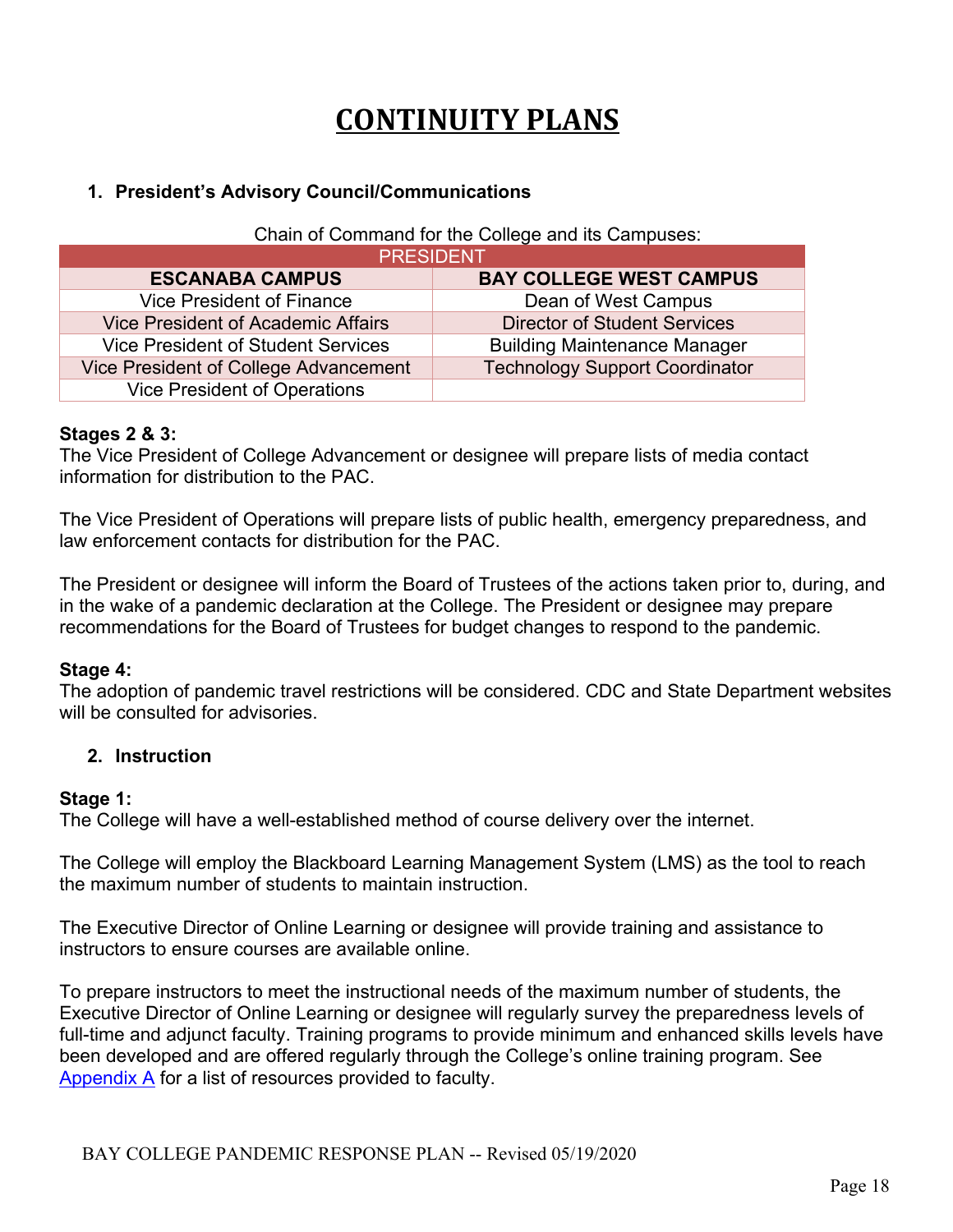The Executive Director of Online Learning will maintain online shells in the LMS for all academic courses, regardless of delivery mode, for use in the event of a pandemic designation.

## **Stages 2 & 3:**

The Academic Deans or designees, in conjunction with the Vice President of Academic Affairs, will work with instructors in their respective divisions to determine the necessary accommodations to extend time for lab and clinic instruction in the event of a declared pandemic.

Academic Deans or designees will maintain a list of credentials for full-time and adjunct faculty for use in replacing instructors who have been incapacitated on an ad hoc basis to maintain instruction.

#### **Stage 4:**

Activate all course shells in LMS and operate classes in an online or remote environment.

#### <span id="page-18-0"></span>**3. Facilities**

#### **Stages 2 & 3:**

The Managers of Facilities or a designee from their respective campus will develop a rotation of personnel to maintain buildings through the monitoring of critical information on heat, water, and other building data; observation of and response to conditions that require attention; snow removal; garbage removal; disinfection; routine cleaning of buildings; and other duties which may develop.

The Managers of Facilities or a designee will develop and implement a plan to cross train members to handle priority responsibilities.

The Managers of Facilities or a designee will develop an inventory and maintain stockpiles of necessary supplies for use during the duration of a declared pandemic.

The Manager of Facilities Support Services will maintain an inventory of hand sanitizer and viricidal cleaning supplies for use during the duration of a declared pandemic.

#### **Stage 4:**

The Director of IT or designee will be responsible for deactivating the card entry systems at in the event that access to the building is restricted during a declared pandemic.

The Manager of Facilities or a designee will maintain the physical plant for Student Housing on the Escanaba campus whether the building is occupied or not for the duration of a declared pandemic.

#### <span id="page-18-1"></span>**4. Information Technology**

The Director of IT or designee will maintain communications with Internet Service Providers (ISPs) to monitor internet connectivity and ensure access to IT services from remote sites.

The Director of IT or designee will develop cross training to the extent possible for as many services as possible. The Director of IT or designee will develop an operation manual for use by other IT staff in addressing service issues. The Director of IT or designee will provide the tools necessary for the majority of the IT staff to address Level I and Level II IT issues in the event of a declared pandemic.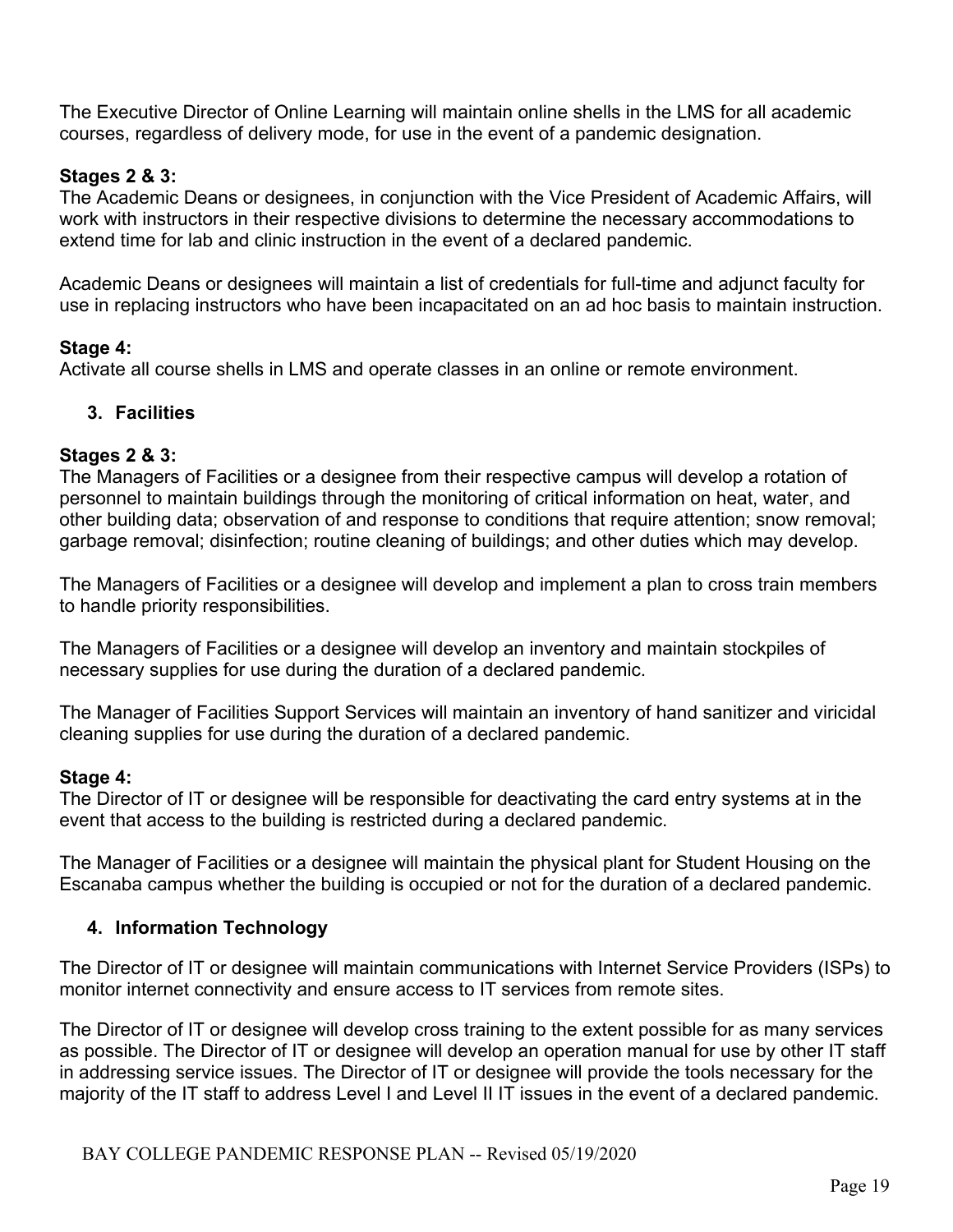#### **Stages 2 & 3:**

The College will provide necessary hardware and internet connectivity to IT employees at the expense of the College to perform identified job duties to maintain services to students and employees.

#### <span id="page-19-0"></span>**5. Business Office/Payroll**

#### **Stages 2 & 3:**

The Business Office has secured credit cards for use by middle and upper management personnel to secure needed goods and supplies on short notice. The College is limited to \$72,000 as provided by the credit card line of credit.

#### **Stage 4:**

The Shipping & Receiving Operations Clerk or a designee will communicate to the U.S. Postal Service and other firms responsible for the delivery of mail and goods to campus the status of the shipping and receiving functions and make arrangement for restoration of delivery with the implementation of the recovery phase.

Budget and responsibility will be assigned to ensure funds and actions related to the procurement, storage, and provision of a broad variety of infection prevention supplies such as soap, alcoholbased hand hygiene products, sanitary wipes, tissues, disposal receptacles, latex and non-latex gloves, sanitary masks, public health posters, appropriate signage, etc.

In accordance with regulatory requirements, financial aid credit balances will be refunded no later than 14 days after the date of disbursement from the Financial Aid Office. Students who are eligible for a refund. Will be encouraged to complete a direct deposit form.

The Director of Financial Aid or designee will provide information via electronic means to the Staff Accountant/Accounts Receivable or designee for determining the return of federal Title IV funds and the billing of students who have withdrawn from classes prior to the R2T4 deadline.

Only online student payments can be accepted for the duration of the declared pandemic. Other means of making payment will be permitted after the pandemic declaration has been lifted. This information will be communicated to students via the Academics and Current Students pages within the myBay portal, e-mail, and a message in billing statements as needed.

Because of limitations on shipping and receiving, the Business Office will develop a system of disbursement involving critical vendors. Critical vendors such as utilities and insurers will be notified as the potential of a pandemic declaration grows to arrange for bills to be received and payments made.

Box office sales for future events would be limited to online purchases for the duration of a pandemic declaration. Policies involving cancellations and refunds will be included on the College website and in materials provided at the time of purchase.

Employees who have elected not to sign up for direct deposit, can expect delays in receiving payment.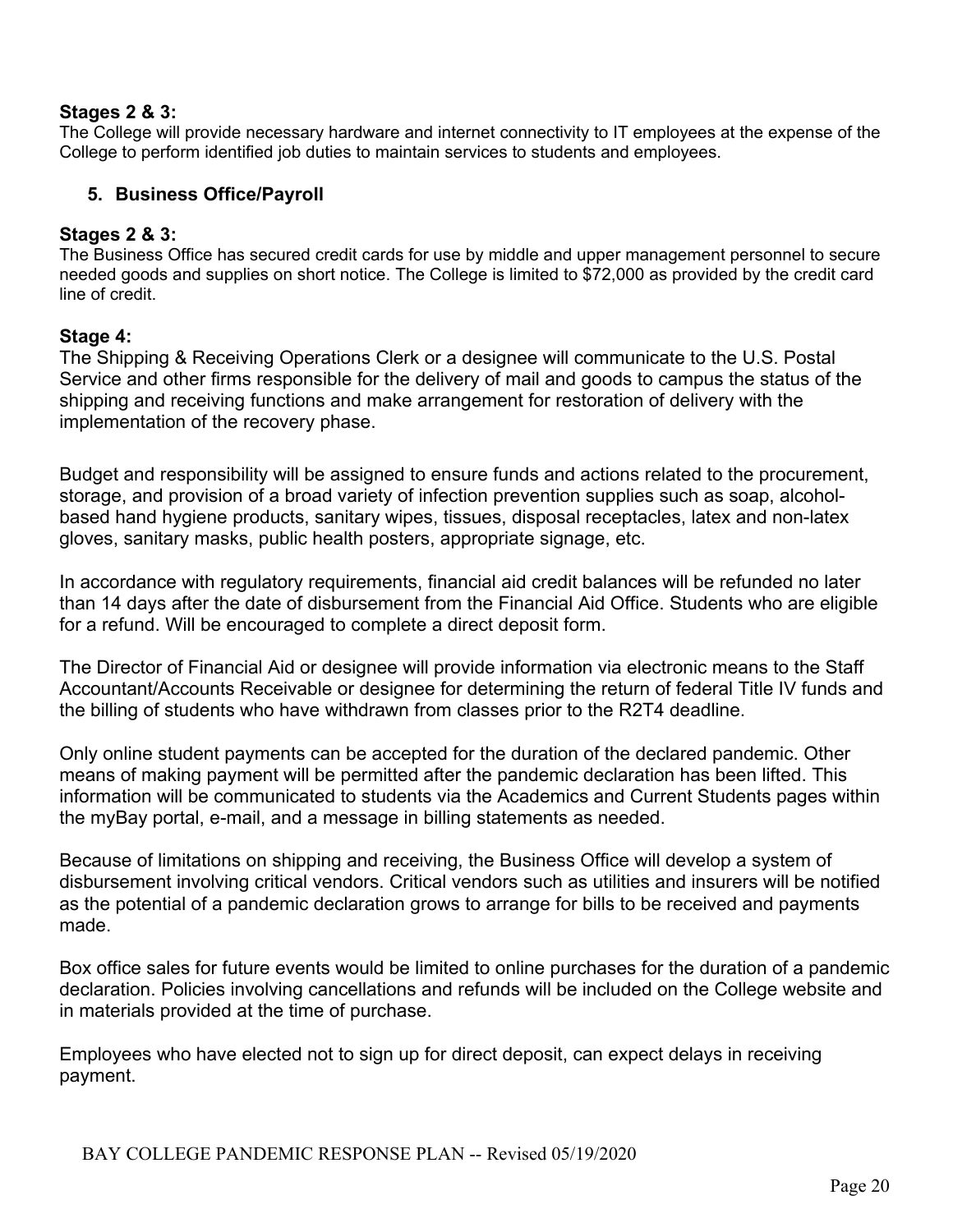## <span id="page-20-0"></span>**6. Human Resources**

#### **Stages 2 & 3:**

As a potential threat is identified and published, the Director of Human Resources or designee will provide information to employees about steps to take to prevent the spread of illness.

The Director of Human Resources or designee will track absenteeism rates among employees to inform the College's decisions about maintaining classes and services or closing the campus.

The Director of Human Resources or designee will update emergency contact information for employees each month.

The Director of Human Resources or designee will coordinate efforts to revise policies and procedures on an ad hoc basis in response to the severity of the pandemic on College personnel.

The Director of Human Resources or designee will develop guidelines for the use of vacation and sick leave time.

#### **Stage 4:**

The Director of Human Resources or designee will develop guidelines for working at home that address such issues as reporting illness, travel procedures, and access to Employee Assistance programs. The guidelines for hourly employees will meet the standards established in the Fair Labor Standards Act.

The Director of Human Resources or designee will update or provide easy access to update emergency contact information for employees at least once a week for the duration of a pandemic declaration period.

#### **Recovery phase:**

The Director of Human Resources or designee will lead efforts to determine staffing needs that may occur as a result of the pandemic and implement the procedures to fill vacancies identified by the College.

The Director of Human Resources or designee will develop guidelines for permitting faculty and staff to return to work.

#### <span id="page-20-1"></span>**7. Financial Aid**

#### **Stage 1:**

The Director of Financial Aid or designee will maintain a Supplemental Policy & Procedure Manual separate from the required federal manual. This Supplemental Policy & Procedure will serve as the reference source for actions undertaken under normal circumstances as well as in the event of a declared pandemic. The Supplemental Policy & Procedure Manual will mirror sections of the federally required Policy & Procedure Manual but will provide information more easily accessed to individuals beyond current personnel assigned Financial Aid responsibilities in the event that the regular personnel are unavailable to complete their duties. The Supplemental Policy and Procedure Manual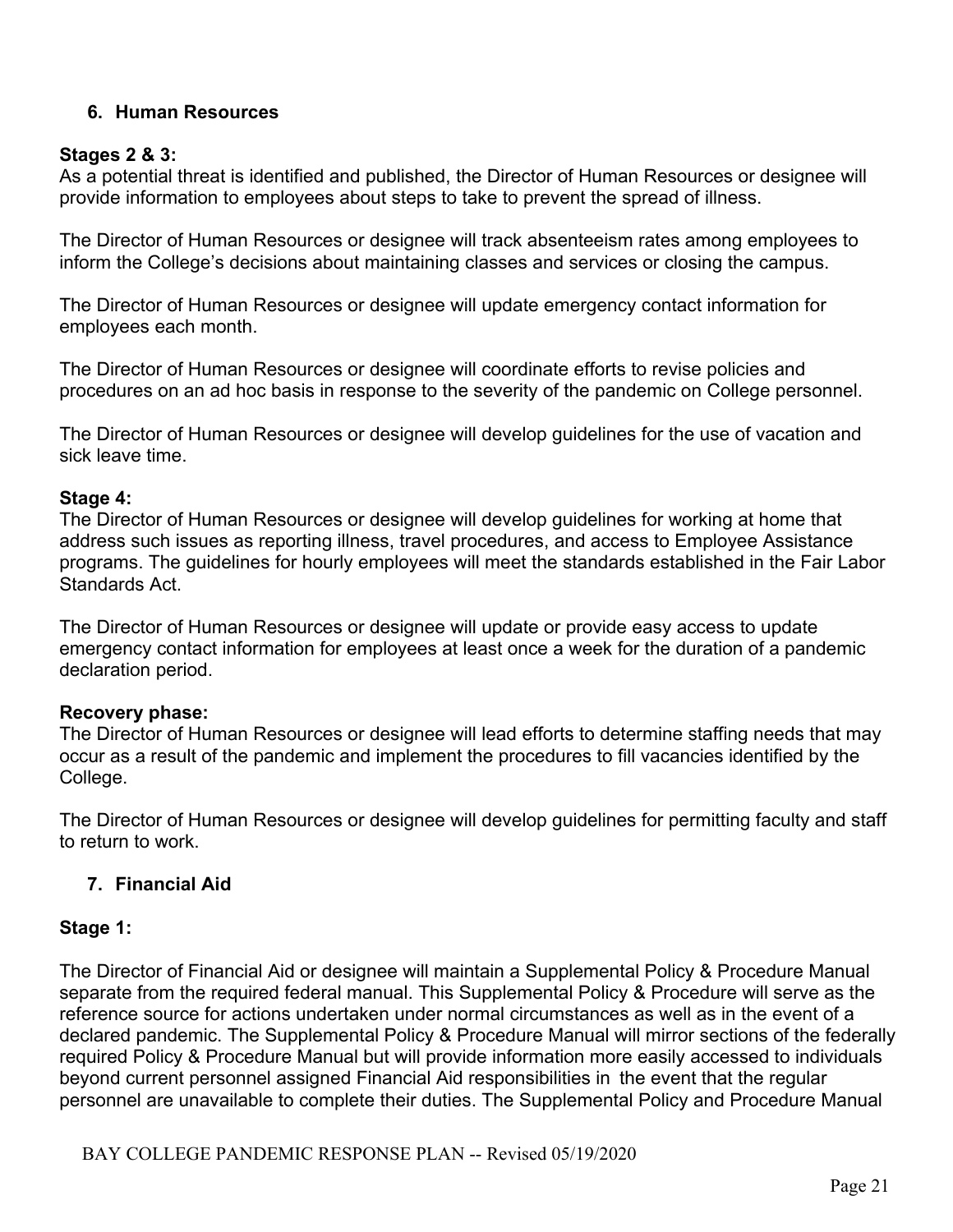will include information on such topics as:

- Free Application for Federal Student Aid (FAFSA) forms and procedures
- Procedures for drawing down records from the U.S. Department of Education
- Requesting additional documentation for determining eligibility
- Processing scholarships, loans, state assistance, and veterans' benefits
- Notifying students regarding awards
- Adjustments based on enrollment status, veteran status, prior degrees, failure to show, etc.
- Transferring aid on PowerFAIDS, Jenzabar, etc.
- Processing of withdrawals related to Title IV funding

The Vice President of Student Services or designee will monitor training of Financial Aid personnel to ensure that all are cross-trained in the various functions of the Office of Financial Aid.

The Director of Financial Aid or designee will communicate any updates related to changes in financial aid policies and procedures in response to a declared pandemic through e-mail and postings on myBay.

# <span id="page-21-0"></span>**8. Admissions, Registration, Records, and Academic Advising**

#### **Stage 1:**

The Vice President of Student Services or designee will monitor training of Student Services personnel on both campuses to ensure that all are cross-trained in the various functions related to admissions, registration, record keeping, and advising.

While many of the procedures involved in the Admissions and Registration processes may be completed online, the declaration of a pandemic will require several changes:

- Individuals interested in attending the College would be required to complete the admissions application online.
- To determine residency, potential students would need to either scan and submit a copy of one of the qualifying documents or share their driver's license number with staff.
- For the duration of the declared pandemic, students may use personal e-mail addresses to communicate with Student Services staff. Bay College e-mail addresses and student identification numbers will be again be issued as the College enters the recovery phase.
- Potential students would have to share unofficial SAT, ALEKS, or Accuplacer scores via electronic means. Those who have not taken placement testing would be unable to complete the Admissions process until the campus reopened.
- Student Advising, Orientation, and Registration (SOAR) sessions will not be held during a declared pandemic and will be resumed as soon as feasible as the College enters the Recovery phase.

#### **Stages 2 & 3:**

Based on circumstances, the Vice President of Student Services or designee will assemble Student Services personnel, Enrollment Facilitators, and Faculty representatives at the time that a pandemic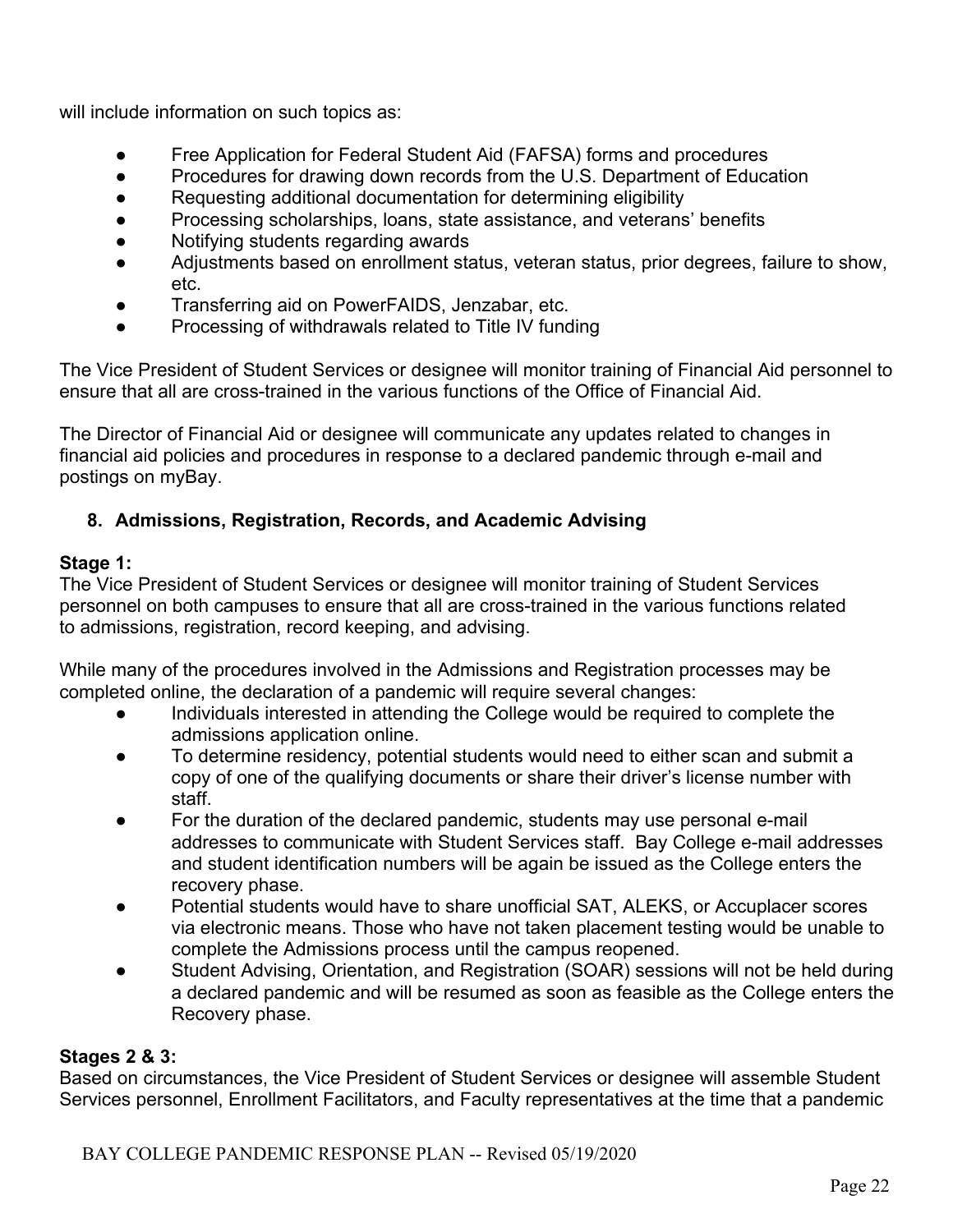appears imminent to establish procedures for approving requests to withdraw from classes or the College and notifying faculty and staff of student changes in status.

## **Stage 4:**

Functions related to transfer will be limited during the time the College is closed:

- The Registrar or designee will send a notice to the AACRAO website indicating that the College is closed due to a pandemic. The Registrar or designee will send a notice to the AACRAO website at the appropriate time indicating the pandemic declaration has been lifted.
- Unofficial transcripts are available through electronic means and will be employed to provide advice on course selection and registration.
- Because college catalogs and transfer guides are available online, the Transfer Advisor/Coordinator or designee will answer questions through electronic means to the extent possible.

The Vice President of Student Services or designee will monitor communication of vital information to students. The website will contain such information as:

- Directions on contacting Faculty for advice related to course completion.
- Directions on contacting Academic Deans in the event an instructor is unavailable.
- Directions on accessing grades and other information from Faculty.
- A list of frequently-asked questions (FAQs) and responses regarding various Student Services policies and procedures.

The Registrar or designee will follow established policies and procedures related to notifications in the event of a student death.

#### <span id="page-22-0"></span>**9. Counseling**

The College has two contracted Counselors, one serving the Escanaba campus and the other for the West campus in Iron Mountain.

#### **Stages 2 & 3:**

The Vice President of Student Services or designee and the Dean of Bay College West or designee will develop lists of potential counselors or mental health professionals for use in the event that one or both of the contracted counselors is unavailable or incapacitated.

#### **Stage 4:**

The Counselors will develop alternative means of communications (phone, internet, texts, etc.) to face-to-face contacts to meet with clients.

#### <span id="page-22-1"></span>**10.Student Housing**

#### **Stages 2 & 3:**

The Director of Student Life or designee will Inform students of the status of the threat and encourage them to follow good hygiene.

Access is restricted to individuals currently residing in Student Housing. Absolutely no guest will be

BAY COLLEGE PANDEMIC RESPONSE PLAN -- Revised 05/19/2020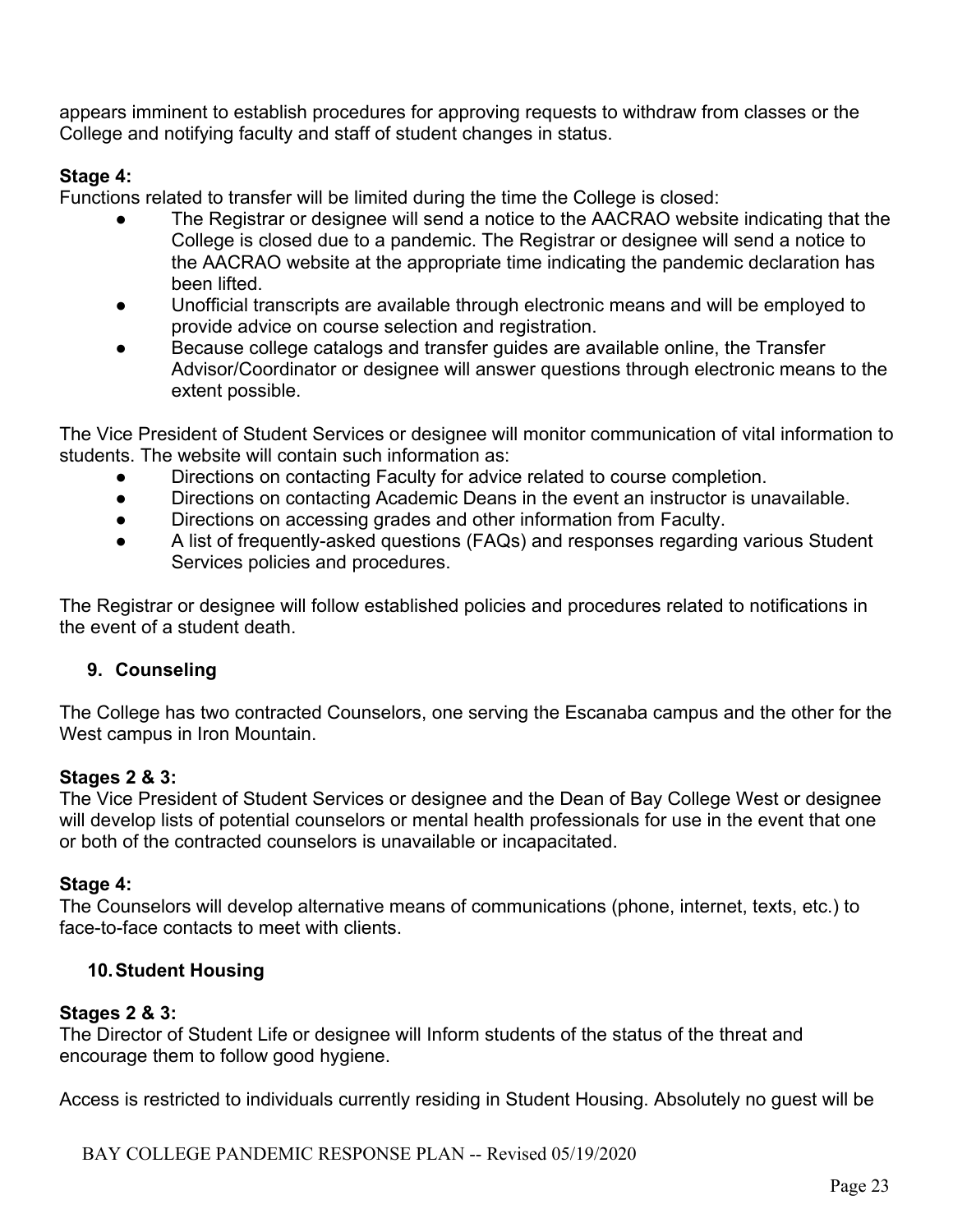allowed into the apartments.

## **Stage 4:**

The Director of Student Life or designee will assume responsibility for planning to secure food, medications, toiletries, internet access, phone access, etc., for up to 100 individuals for an extended period.

The Director of Student Life or designee will assume responsibility for creating a distribution network for food and supplies for the residents in Student Housing.

The Director of Student Life or designee will maintain a list of individuals remaining in Student Housing and communicate that to proper authorities.

The Director of Student Life or designee will maintain consistent communications with those in Student Housing using e-mails, text messages, instant messaging, phone calls, etc. The communications will allow determinations to be made concerning the continuing physical and emotional needs of the residents.

If all residents have abandoned Student Housing, the Director of Student Life or designee will turn the apartment complexes over to the Manager of Facilities.

The Director of Student Life or designee will gather data and report on the efficacy of operations outlined in the plan. Adjustments to the Pandemic Plan will be shaped by this information.

#### <span id="page-23-0"></span>**11.Workforce Training & Development**

#### **Stages 2 & 3:**

The Dean for Business, Technology, and Workforce Development or designee will maintain a list of clients seeking noncredit training.

The Dean for Business, Technology, and Workforce Development or designee will maintain a list of instructional topics available and instructors available for assignment.

#### **Stage 4:**

The Business Development Manager or designee will notify instructors and students in public courses that on-campus noncredit offerings have been cancelled. The Business Development Manager or designee will decide for rescheduling public courses and/or providing refunds.

The Business Development Manager Development or designee will notify facility rental clients that the campus is unavailable. The Business Development Manager or designee will decide for rescheduling facility rental options in the recovery phase.

The Dean for Business, Technology, and Workforce Development or designee will contact business and industrial customers who have arranged for customized training at off-campus sites to determine the feasibility of providing the training during a pandemic.

The Dean for Business, Technology, and Workforce Development or designee will gather

BAY COLLEGE PANDEMIC RESPONSE PLAN -- Revised 05/19/2020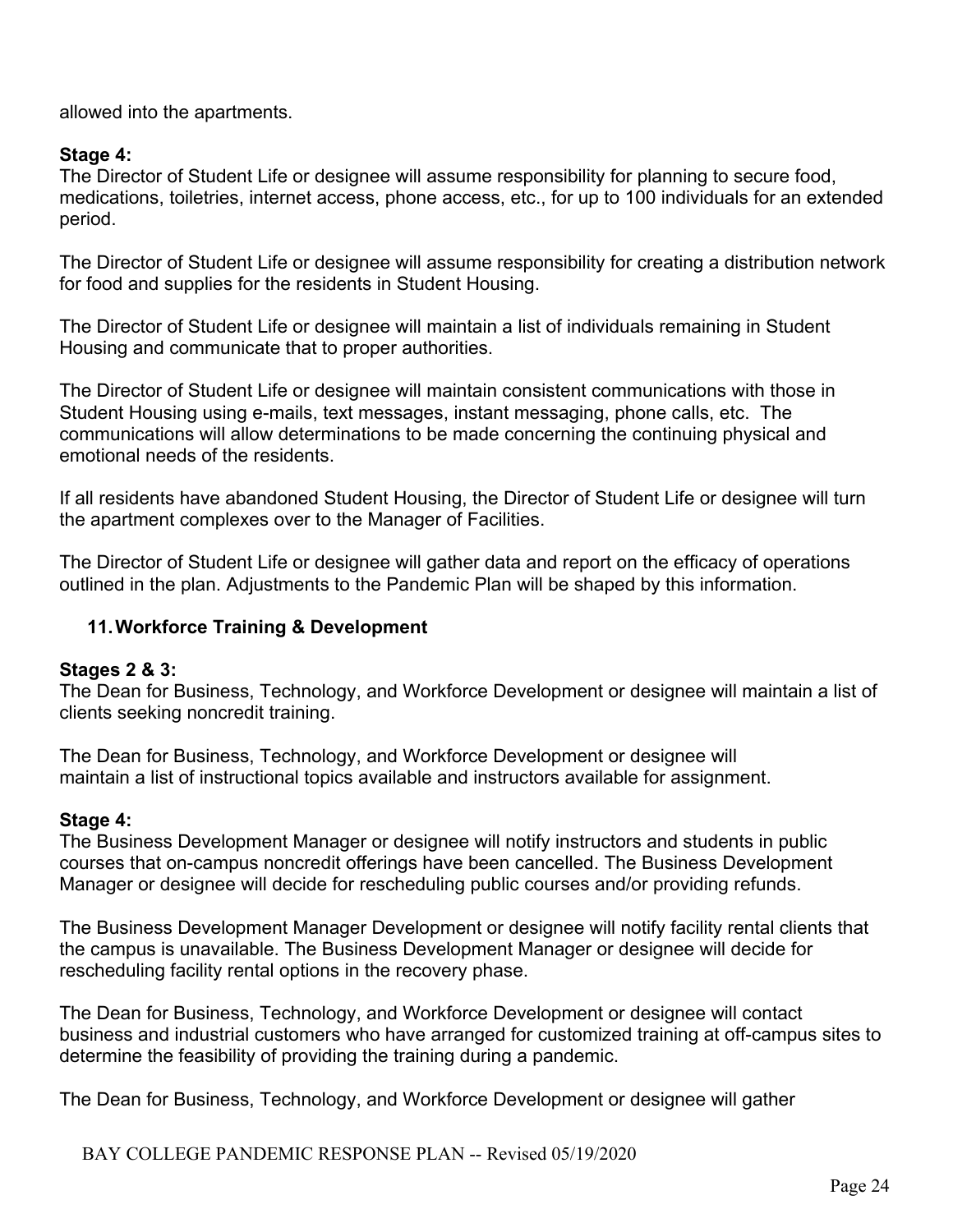data and report on the efficacy of operations outlined in the plan. Adjustments to the Pandemic Plan will be shaped by this information.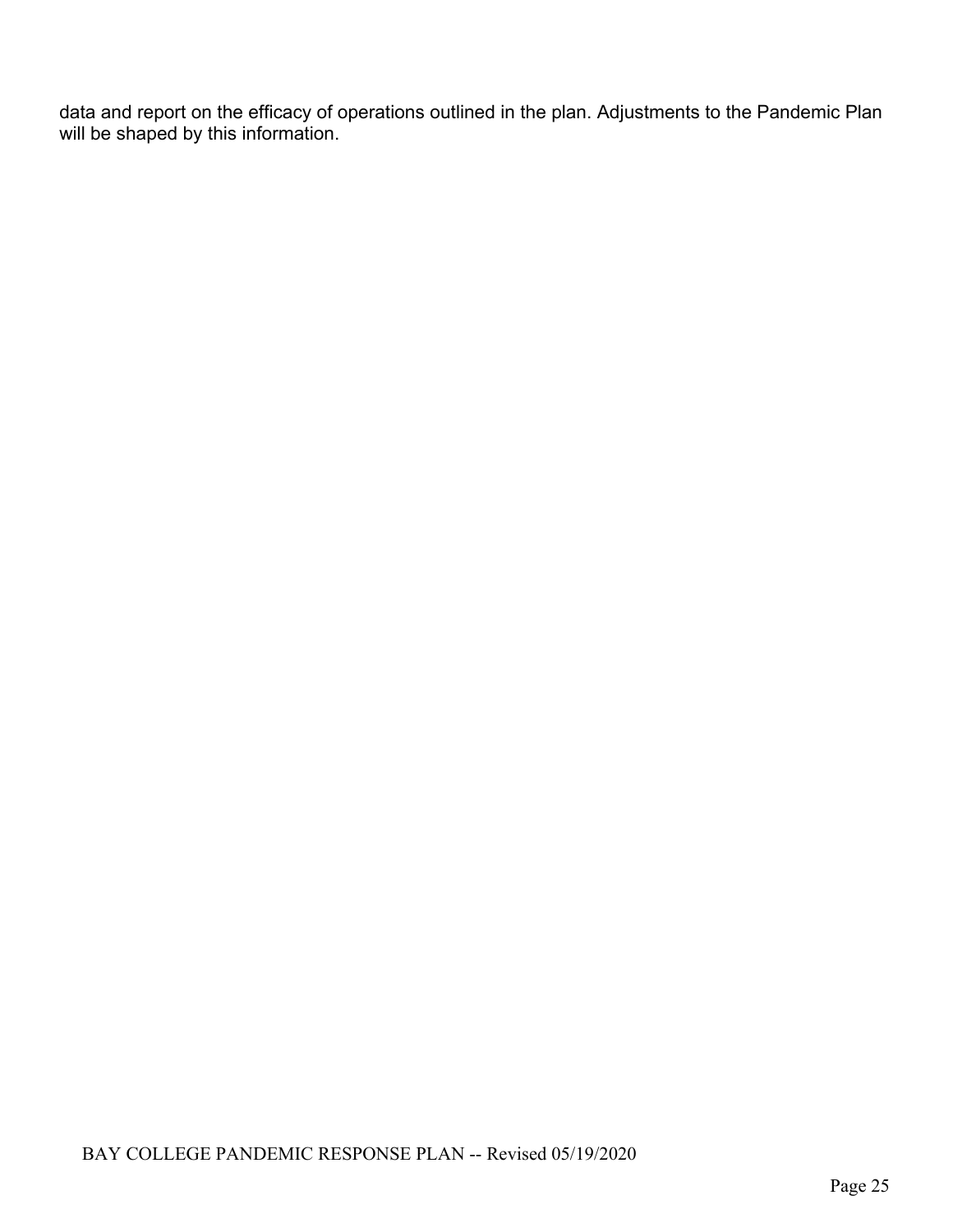# **FACT SHEET**

#### <span id="page-25-1"></span><span id="page-25-0"></span>**COVID-19 Corona Virus**

#### <span id="page-25-2"></span>*How COVID-19 Spreads*

#### **Person-to-person spread**

The virus is thought to spread mainly from person-to-person.

- Between people who are in close contact with one another (within about 6 feet).
- Through respiratory droplets produced when an infected person coughs or sneezes.

These droplets can land in the mouths or noses of people who are nearby or possibly be inhaled into the lungs.

#### **Can someone spread the virus without being sick?**

- People are thought to be most contagious when they are most symptomatic (the sickest).
- Some spread might be possible before people show symptoms; there have been reports of this occurring with this new coronavirus, but this is not thought to be the main way the virus spreads.

#### **Spread from contact with infected surfaces or objects**

It may be possible that a person can get COVID-19 by touching a surface or object that has the virus on it and then touching their own mouth, nose, or possibly their eyes, but this is not thought to be the main way the virus spreads.

How easily a virus spreads from person-to-person can vary. Some viruses are highly contagious (spread easily), like measles, while other viruses do not spread as easily. Another factor is whether the spread is sustained, spreading continually without stopping.

The virus that causes COVID-19 seems to be spreading easily and is sustainable in the community.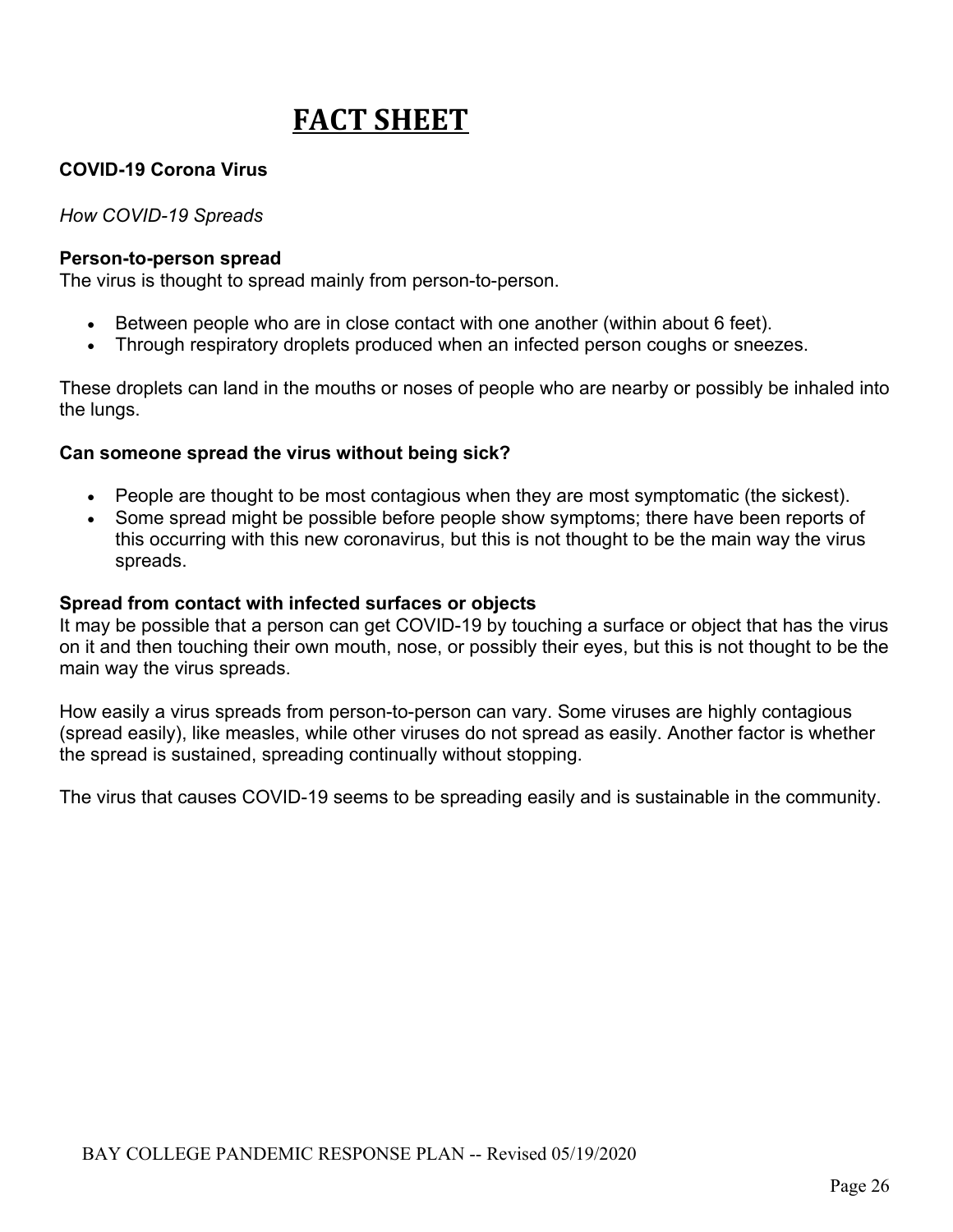#### <span id="page-26-0"></span>*If Sick with the Coronavirus (COVID-19)*

Call ahead to a healthcare professional if you develop a fever and symptoms of respiratory illness, such as cough or difficulty breathing, and have been in close contact with a person known to have COVID-19 or if you have recently traveled to an area with ongoing spread. Tell your healthcare professional about your recent travel or contact. Your healthcare professional will work with your state's public health department and CDC to determine if you need to be tested for COVID-19.

#### **Stay home except to get medical care**

People who are mildly ill with COVID-19 are able to isolate at home during their illness. You should restrict activities outside your home, except for getting medical care. Do not go to work, school, or public areas. Avoid using public transportation, ride-sharing, or taxis.

#### **Separate yourself from other people and animals in your home**

People: As much as possible, you should stay in a specific room and away from other people in your home. Also, you should use a separate bathroom, if available.

Animals: You should restrict contact with pets and other animals while you are sick with COVID-19, just like you would around other people. Although there have not been reports of pets or other animals becoming sick with COVID-19, it is still recommended that people sick with COVID-19 limit contact with animals until more information is known about the virus. When possible, have another member of your household care for your animals while you are sick. If you are sick with COVID-19, avoid contact with your pet, including petting, snuggling, being kissed or licked, and sharing food. If you must care for your pet or be around animals while you are sick, wash your hands before and after you interact with pets and wear a facemask.

#### **Call ahead before visiting your doctor**

If you have a medical appointment, call the healthcare provider and tell them that you have or may have COVID-19. This will help the healthcare provider's office take steps to keep other people from getting infected or exposed.

#### **Wear a facemask**

You should wear a facemask when you are around other people (e.g., sharing a room or vehicle) or pets and before you enter a healthcare provider's office. If you are not able to wear a facemask (for example, because it causes trouble breathing), then people who live with you should not stay in the same room with you, or they should wear a facemask if they enter your room.

#### **Cover your coughs and sneezes**

Cover your mouth and nose with a tissue when you cough or sneeze. Throw used tissues in a lined trash can. Immediately wash your hands with soap and water for at least 20 seconds or, if soap and water are not available, clean your hands with an alcohol-based hand sanitizer that contains at least 60% alcohol.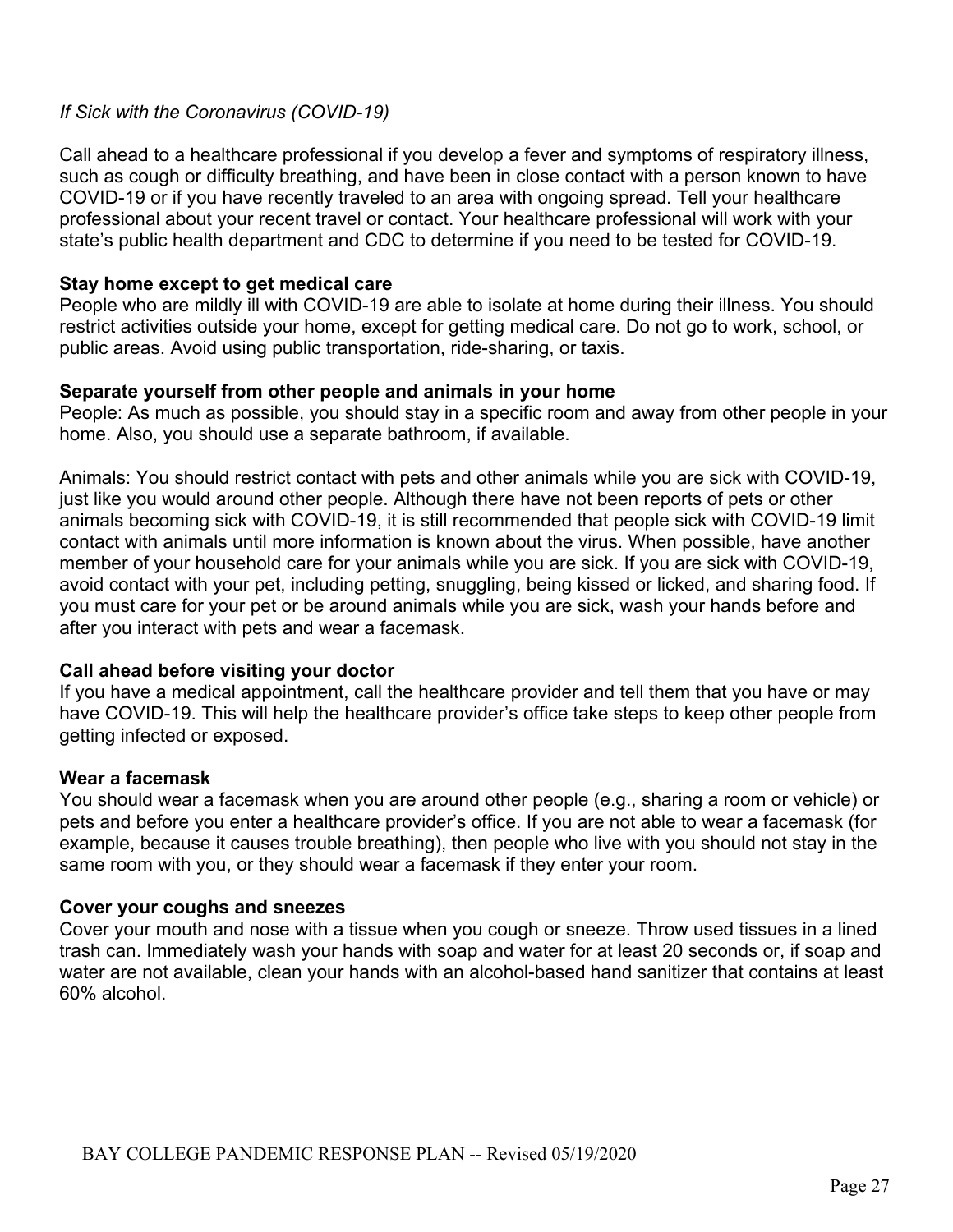#### **Clean your hands often**

Wash your hands often with soap and water for at least 20 seconds, especially after blowing your nose, coughing, or sneezing; going to the bathroom; and before eating or preparing food. If soap and water are not readily available, use an alcohol-based hand sanitizer with at least 60% alcohol, covering all surfaces of your hands and rubbing them together until they feel dry.

Soap and water are the best option if hands are visibly dirty. Avoid touching your eyes, nose, and mouth with unwashed hands

#### **Avoid sharing personal household items**

You should not share dishes, drinking glasses, cups, eating utensils, towels, or bedding with other people or pets in your home. After using these items, they should be washed thoroughly with soap and water.

#### **Clean all "high-touch" surfaces everyday**

High touch surfaces include counters, tabletops, doorknobs, bathroom fixtures, toilets, phones, keyboards, tablets, and bedside tables. Also, clean any surfaces that may have blood, stool, or body fluids on them. Use a household cleaning spray or wipe, according to the label instructions. Labels contain instructions for safe and effective use of the cleaning product including precautions you should take when applying the product, such as wearing gloves and making sure you have good ventilation during use of the product.

#### **Monitor your symptoms**

Seek prompt medical attention if your illness is worsening (e.g., difficulty breathing). **Before** seeking care, call your healthcare provider and tell them that you have, or are being evaluated for, COVID-19. Put on a facemask before you enter the facility. These steps will help the healthcare provider's office to keep other people in the office or waiting room from getting infected or exposed. Ask your healthcare provider to call the local or state health department. Persons who are placed under active monitoring or facilitated self-monitoring should follow instructions provided by their local health department or occupational health professionals, as appropriate.

If you have a medical emergency and need to call 911, notify the dispatch personnel that you have, or are being evaluated for COVID-19. If possible, put on a facemask before emergency medical services arrive.

#### **Discontinuing home isolation**

Patients with confirmed COVID-19 should remain under home isolation precautions until the risk of secondary transmission to others is thought to be low. The decision to discontinue home isolation precautions should be made on a case-by-case basis, in consultation with healthcare providers and state and local health departments.

See CDC's updated [Interim Healthcare Infection Prevention and Control Recommendations for](https://www.cdc.gov/coronavirus/2019-ncov/infection-control.html)  [Persons Under Investigation for 2019 Novel Coronavirus.](https://www.cdc.gov/coronavirus/2019-ncov/infection-control.html)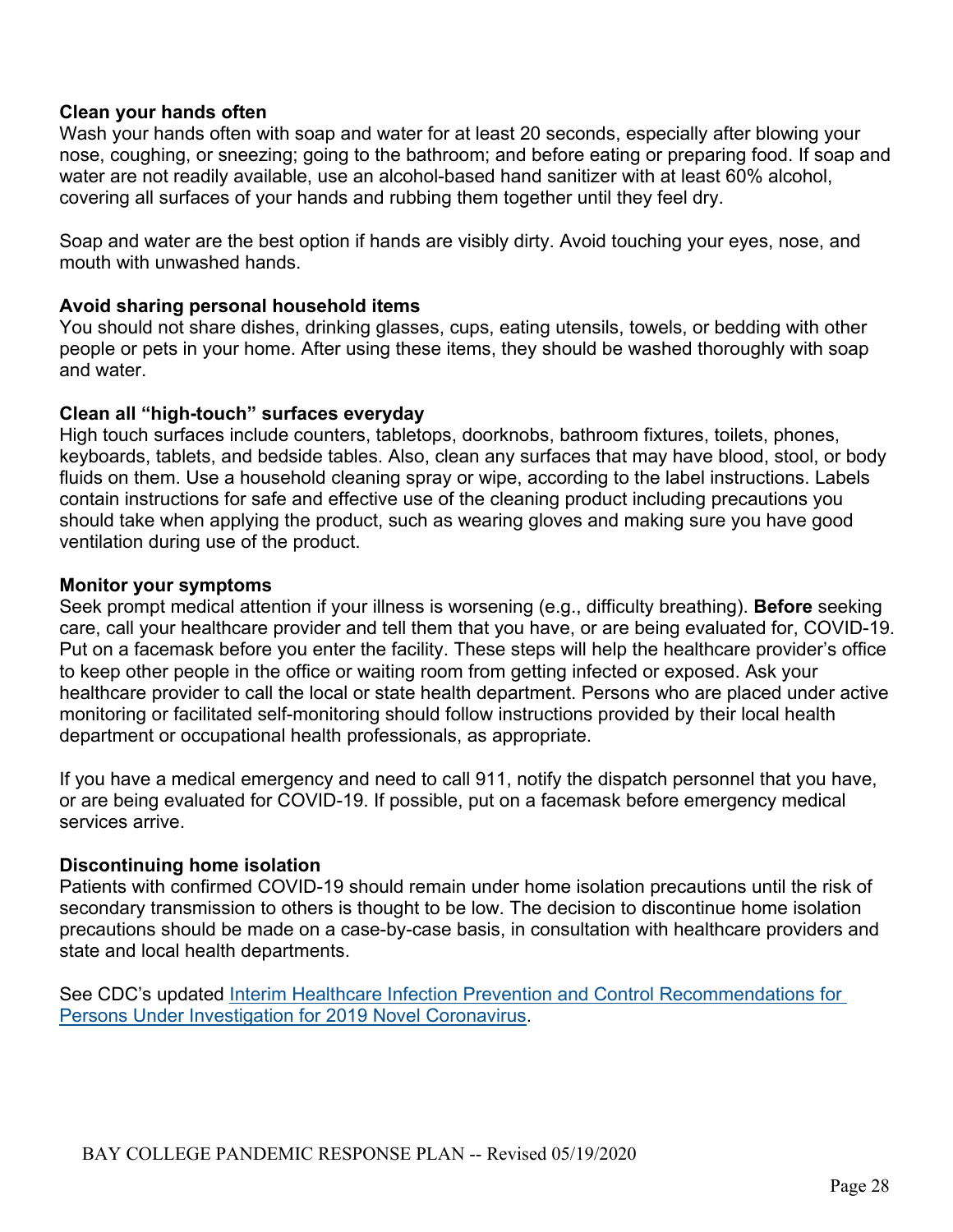# <span id="page-28-0"></span>**Appendix A: Instructional Resources**

#### <span id="page-28-1"></span>**Communication and Considerations**

Pandemic Communication – it is recommended that instructors talk to their class when the first cases of a potential pandemic event are reported in the region as a precaution and measure of preparation.

BlackBoard – Each course has a designated BlackBoard shell for instructors to upload course materials that students in the course have access to. It is recommended that each instructor take a few moments during class to show students how to access their BlackBoard course shell.

Syllabi – Each instructor should consider potential changes to attendance policies, due dates and other relevant policies in their syllabi and be prepared to communicate changes to those policies to their students via e-mail or BlackBoard (preferably both in the event of school closure)

#### <span id="page-28-2"></span>**Resources for Instructional Delivery**

The [Online Learning MyBay Page](https://mybay.baycollege.edu/ICS/Departments/Online_Learning/Course_Development_and_Other_Documentation.jnz) serves a repository for many resources regarding the delivery of content online. Instructors are encouraged to utilize these resources as appropriate in the event of college closure or course cancellation.

Online Certification Course – The gold standard for learning how run an effective online course is to participate in our 6-week online certification course.

Crash Course – In the event of college closure, the Executive Director of Online Learning or designee will host several online zoom training sessions to provide instructors with real-time support to provide alternative delivery. In advance of a potential pandemic, the ED will communicate with faculty on planned sessions as well as share resources for alternative content delivery.

Panapto Lecture Capture – Instructors can lecture from their office or home using Panapto and upload lectures to BlackBoard.

Lab Lecture – In the event of college closure, some lab materials and activity can be delivered online. It is recommended that, where possible, instructors provide laboratory materials through their designated BlackBoard shell.

Notes – Consider uploading course notes to BlackBoard as a means to convey material typically delivered in a lecture format.

#### <span id="page-28-3"></span>**Recovery Scheduling**

The Academic Deans or designees, in conjunction with the Vice President of Academic Affairs, will work with faculty in their respective divisions to determine the necessary accommodations to extend time for lab and clinic instruction in the event of a declared pandemic. Consideration must be given to student schedule disruption

Hands-on Material – It is recognized that some courses and labs have activity that must be delivered in-person and in a hands-on way. Instructors need to work with their supervising dean to determine the best way to deliver make-up labs and courses upon re-opening. Consideration must be given to student schedule disruption.